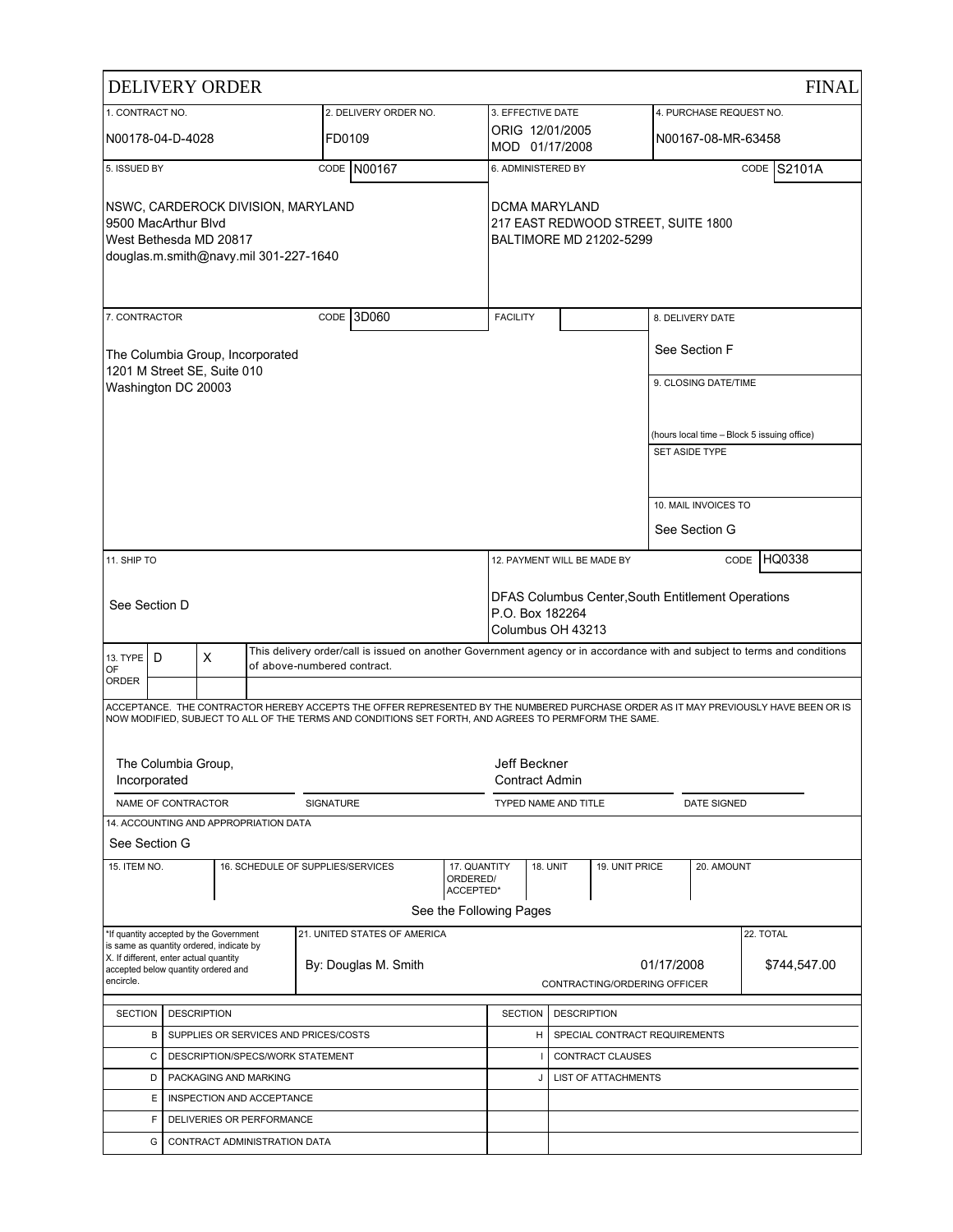| ! CONTRACT NO.   | <b>IDELIVERY ORDER NO.</b> | <b>PAGE</b> |
|------------------|----------------------------|-------------|
| N00178-04-D-4028 | FD0109                     | $2$ of $2$  |

## **GENERAL INFORMATION**

The purpose of this modification is to correct errors on page #2 of modification FD0108 under the subject Task Order regarding the two new funding SLINs as follows:

From:

SLIN 000114 \$90,992.00 PR #80105464 ACRN AD SLIN 000305 \$3,401.00 PR #80105464 ACRN AD

To:

SLIN 100014 \$90,922.00 PR #80105464 ACRN AD SLIN 300005 \$3,401.00 PR #80105464 ACRN AD

All other terms and conditions remain unchanged.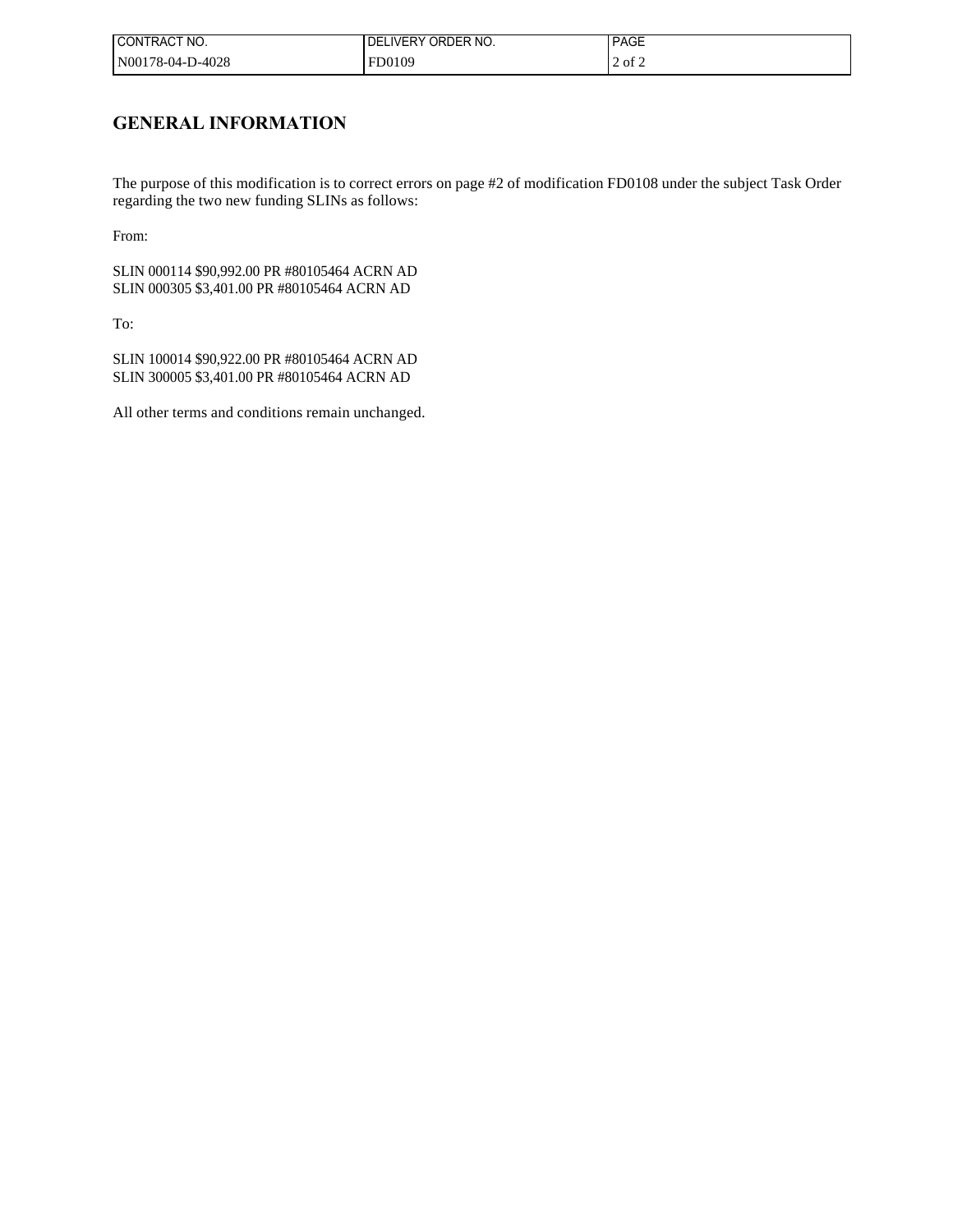| <b>I CONTRACT NO.</b> | I DELIVERY ORDER NO. | <b>PAGE</b> |
|-----------------------|----------------------|-------------|
| N00178-04-D-4028      | FD0109               | 1 of 23     |

### **SECTION B SUPPLIES OR SERVICES AND PRICES**

CLIN - SUPPLIES OR SERVICES For Cost Type Items: Item Supplies/Services Qty Unit Est. Cost Fixed Fee CPFF ------ ----------------- ---------- --- --------------- --------------- -------------- 1000 Systems Analyst 1.0 Lot 1.0 Lot \$724,447.00 Support Services (TBD) 100001 Incremental Funding for the Continuing Process Improvement, Code 007 Task 2.1\$85,189.00 100002 Incremental Funding for the Commanding Officer, Code 00 Task 2.2 \$72,136.00 100003 Incremental Funding for the Product Area Director (PAD) \$76,200.00 100004 Incremental Funding for the Code 30 Operations Dept. Task 2.4 \$30,000.00 100005 Incremental Funding for the Maritime Technology Center Task 2.3 \$90,000.00 100006 Incremental Funding for the Commanding Officer, Code 00 \$35,000.00 Task 2.2 100007 Incremental Funding for the Code 30 Division Director. \$35,000.00 Task 2.5 100008 Incremental Funding for Code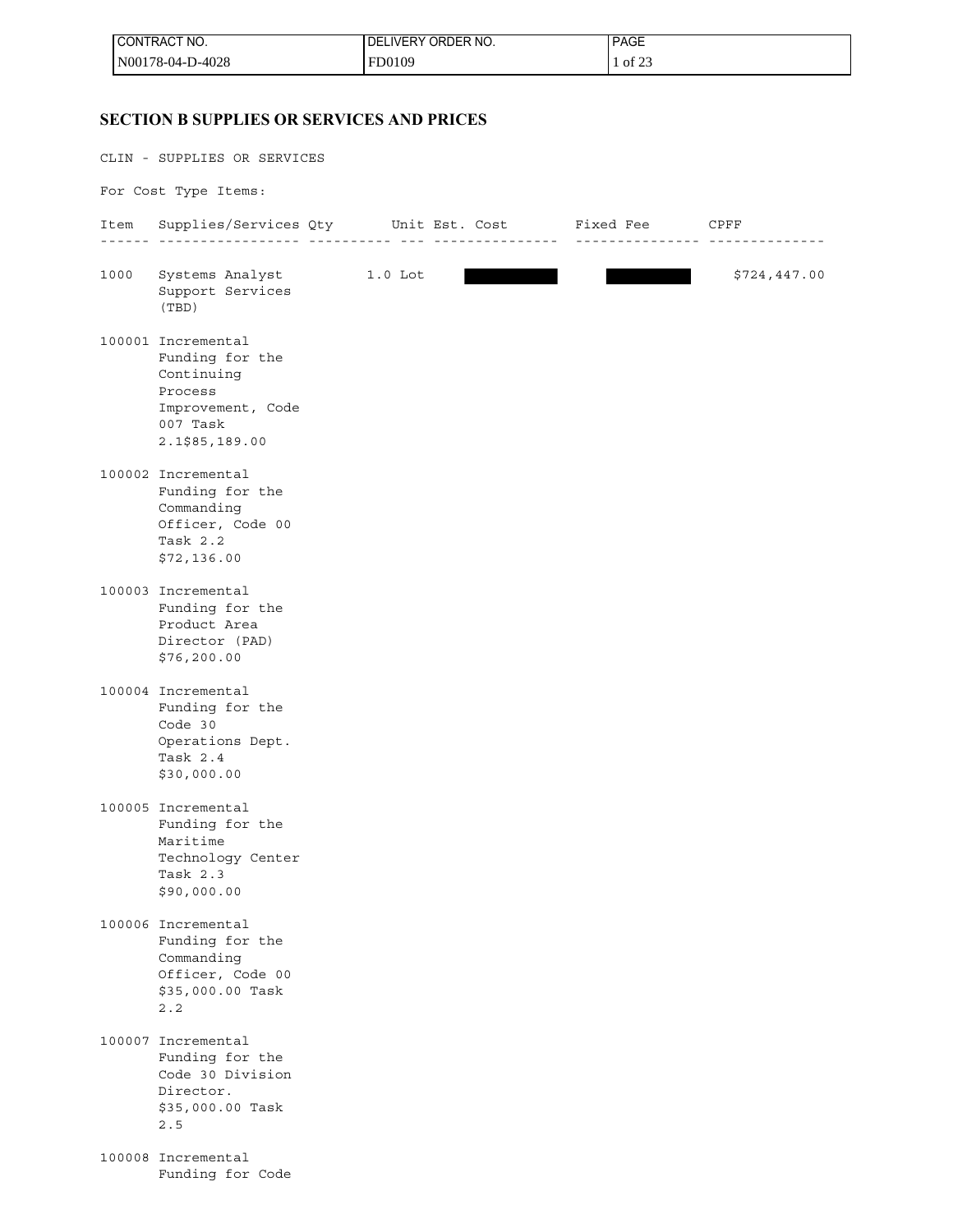|      | CONTRACT NO.                                                                                                                                                               | DELIVERY ORDER NO.     | PAGE    |  |
|------|----------------------------------------------------------------------------------------------------------------------------------------------------------------------------|------------------------|---------|--|
|      | N00178-04-D-4028                                                                                                                                                           | FD0109                 | 2 of 23 |  |
|      | 30 Operations<br>Dept.<br>\$10,000.00 Task<br>2.4<br>100009 Incremental<br>Funding for Code<br>34 Corporate<br>Information<br>Services Division<br>Task 2.6<br>\$50,000.00 |                        |         |  |
|      | 100010 Incremental<br>Funding, Code 30<br>Operations Dept.<br>Navy<br>Directives Task<br>2.7<br>\$49,000.00                                                                |                        |         |  |
|      | 100011 Incremental<br>Funding, Code 30<br>Operations Dept.<br>Task 2.5<br>\$28,000.00                                                                                      |                        |         |  |
|      | 100012 Incremental<br>Funding for the<br>Maritime<br>Technology<br>Center, Task 2.3<br>\$34,000.00                                                                         |                        |         |  |
|      | 100013 Incremental<br>Funding for Code<br>34 Corporate<br>Information<br>Services Division<br>Task 2.6<br>\$36,000.00                                                      |                        |         |  |
|      | 100014 Final Incremental<br>Funding<br>\$90,922.00 for<br>all tasks                                                                                                        |                        |         |  |
|      | For ODC Items:                                                                                                                                                             |                        |         |  |
| Item | Supplies/Services Qty Unit Est. Cost                                                                                                                                       |                        |         |  |
| 3000 | Other Direct<br>Costs (TBD)                                                                                                                                                | $1.0$ Lot $$20,100.00$ |         |  |
|      | 300001 Incremental<br>funding for other<br>direct costs<br>associated with<br>SLIN 100001<br>\$2,233.00                                                                    |                        |         |  |
|      | 300002 Incremental<br>funding for other                                                                                                                                    |                        |         |  |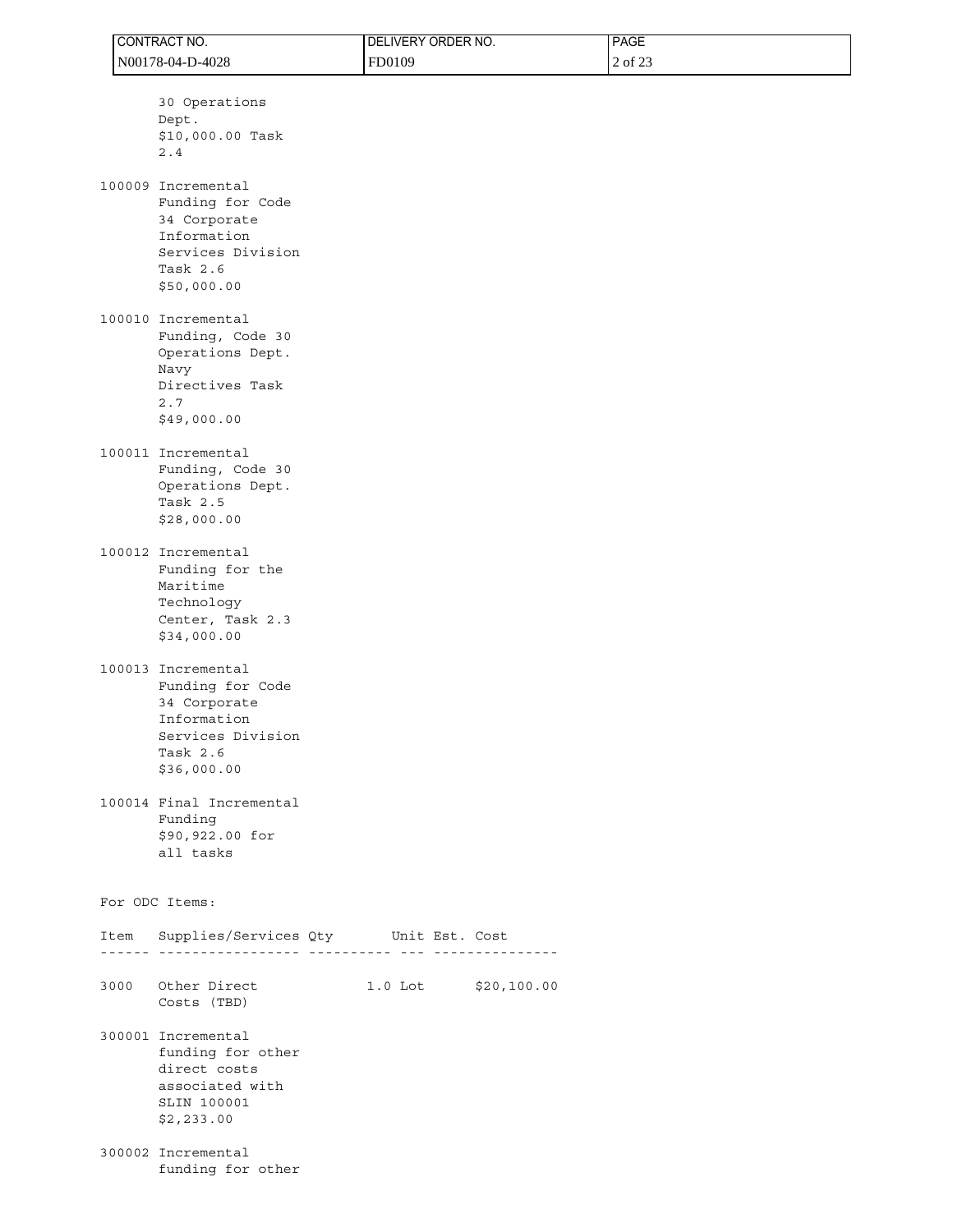| CONTRACT NO.     | ' DELIVERY ORDER NO. | <b>PAGE</b> |
|------------------|----------------------|-------------|
| N00178-04-D-4028 | FD0109               | 3 of 23     |

 direct costs associated with SLIN 100002 \$2,233.00

300003 Incremental funding for other direct costs associated with SLIN 100003 \$2,233.00

300004 Incremental funding for other direct costs associated with SLIN 100005 \$10,000.00

### 300005 Incremental

 funding for other direct costs associated with SLIN 100014 \$3,401.00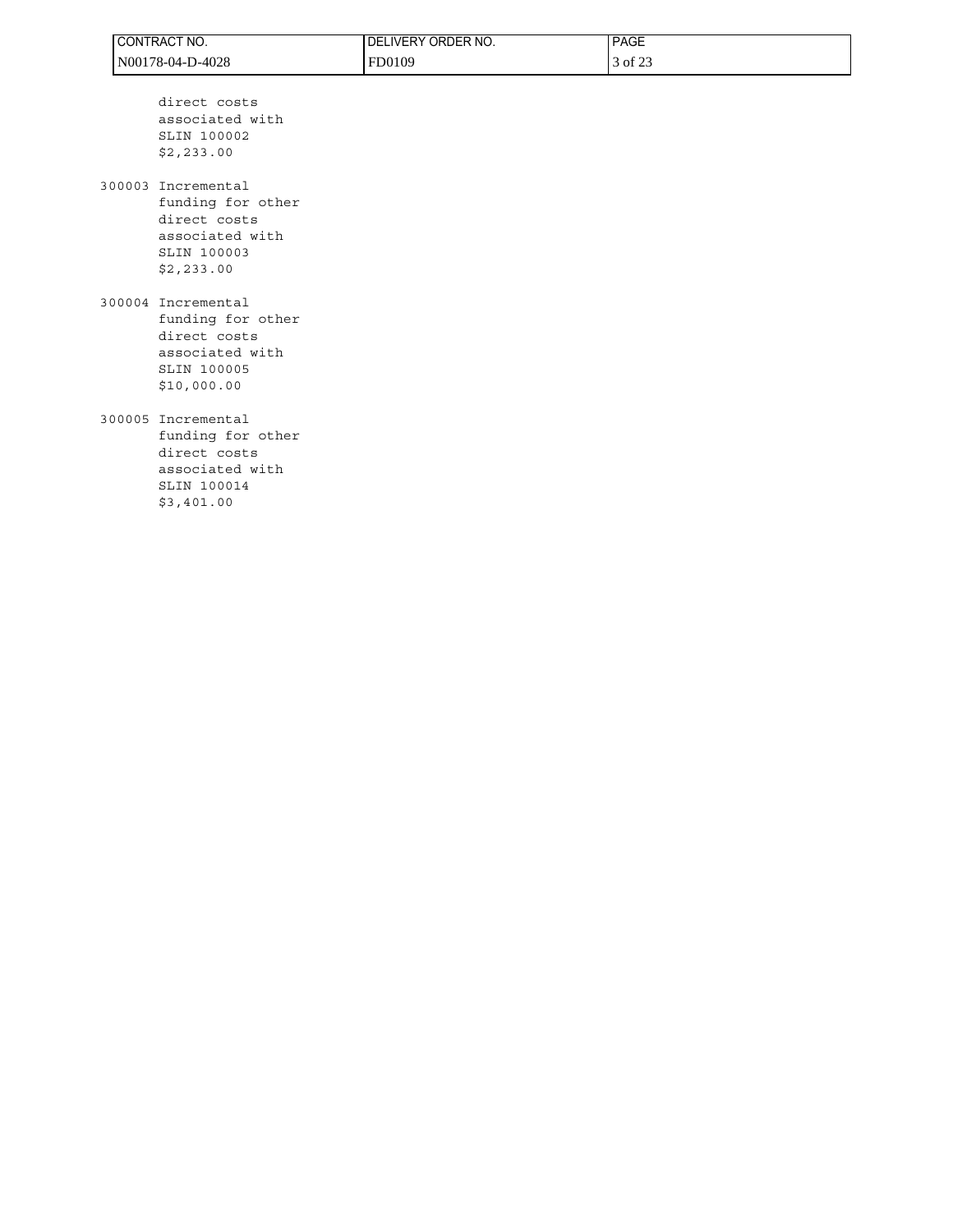| ! CONTRACT NO.   | ".IVERY ORDER NO.<br>DEI | <b>PAGE</b> |
|------------------|--------------------------|-------------|
| N00178-04-D-4028 | FD0109                   | $4$ of 23   |

### **SECTION C DESCRIPTIONS AND SPECIFICATIONS**

### SECTION C DESCRIPTIONS AND SPECIFICATIONS

#### STATEMENT OF WORK

This is a performance based Statement of Work. The effort performed hereunder will be evaluated in accordance with the performance standards/acceptable quality levels described in provision CAR H07 in Section H and the Performance Based Evaluation Criteria and Standards Table which is a Section J attachment.

### 1.0 DESCRIPTION

Provide systems analyst support services for the following four offices: NSWCCD Continuous Process Improvement, Code 007 (See Paragraph 2.1), Naval Surface Warfare Center Carderock Division (NSWCCD) Commanding Officer, Code 00 (See Paragraph 2.2), Product Area Director for Ship and Ship Systems (PAD)(See Paragaph 2.3), and the Operations Department, Code 30 (See Paragraph 2.4 and 2.5) which are all located at 9500 MacArthur Boulevard, West Bethesda, MD 20817-5700.

#### 2.0 SCOPE OF WORK

2.1 The contractor shall provide one (1) systems analyst to support the NSWCCD assisting the Continuous Process Improvement Office Code 007 and other office personnel. This position requires an extensive working knowledge of NAVSEA Lean Six Sigma, experience in information technology systems, strong analytical and communications skills, a comprehensive understanding of computer technology and experience in working with a highly technical staff. Primary duties to be performed on a continuous basis include: (POSITION VACANT UNTIL NOTIFIED)

2.1.1 Advise Black Belts and Green Belts in their efforts to comply with NAVSEA Lean reporting requirements. This entails extensive training and knowledge of NAVSEA Lean Six Sigma principles and practices including Cost Reduction reporting, and Value Stream Analysis and Rapid Improvement Event reporting requirements at the Naval Surface Warfare Center and NAVSEA Headquarters levels. Advise Black Belts and Green Belts if they have deficiencies in event charters or post event reports;

2.1.2 Manage and control the Lean Champion on-line calendar, including arranging meetings, preparation of related materials and coordination of attendance;

2.1.3 Attend technical and non-technical meetings and conferences as directed to keep notes of commitments made by the Lean Champion, inform cognizant subordinates of action items as necessary and see that commitments are met;

2.1.4 Receive, screen and redirect calls and visitors to the Lean Champion's office; answer questions and resolve issues involving information technology and other established policies, and redirect inquiries to subordinate staff as appropriate;

2.1.5 Receive and review all incoming technical and administrative correspondence, reply to that not requiring the Lean Champion's attention, route matters requiring action by others and follow-up to ensure actions are completed;

2.1.6 Review all technical and administrative correspondence prepared for the Lean Champion's signature for clarity, completeness, conformance with Lean Champion's preferences and grammatical/procedural correctness; return inadequate items for correction;

2.1.7 During periods of the Lean Champion's absence, maintain a file of correspondence and events of which the Champion should be aware, and brief the Champion upon return;

2.1.8 Review established office management processes, procedures and technology, recognize need for revisions or improvements, prepare recommendations and present to the Lean Champion for approval;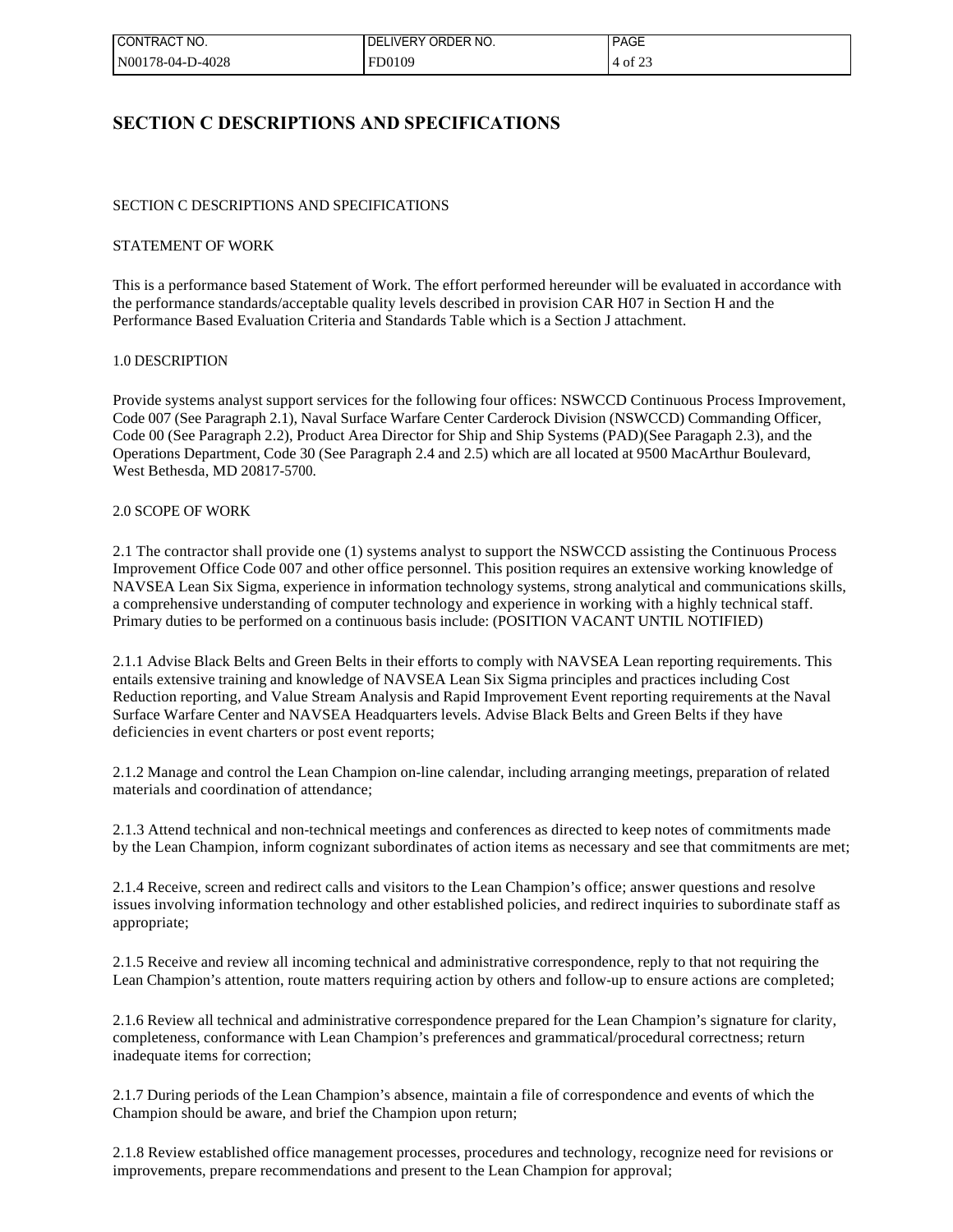| I CONTRACT NO.   | ORDER NO.<br><b>IVERY</b><br>DF | <b>PAGE</b> |
|------------------|---------------------------------|-------------|
| N00178-04-D-4028 | FD0109                          | of 23       |

2.1.9 Interface with high-ranking technical and non-technical persons and higher echelon organizations in the Department of the Navy and with numerous other external organizations with which the Division is involved;

2.1.10 Apply administrative and technological concepts, principles and practices sufficient to serve at the executive management level, using highly developed oral and written communications skills; and,

2.1.11 Operate office automation systems and use applicable office automation software; including ability to produce Word documents, and to modify PowerPoint presentations and Excel spreadsheets.

2.1.12 Potential Travel – Four trips to Philadelphia (3 days per trip) and two trips to Norfolk, VA (4 days per trip).

2.2 The contractor shall provide one (1) systems analyst to support the NSWCCD assisting the Commanding Officer's Office Code 00 and other staff personnel. This position requires an extensive working knowledge of Naval Surface Warfare Center operations, experience in information technology systems, strong analytical and communications skills, a comprehensive understanding of computer technology and experience in working with a highly technical staff. Primary duties to be performed on a continuous basis include:

2.2.1 Interface with high-ranking technical and non-technical persons and higher echelon organizations in the Department of the Navy and with numerous other external organizations with which the Division is involved. Determine which NSWCCD technical codes and Points of Contact (POC's) are appropriate to handle various technical and non-technical problems and issues;

2.2.2 Manage and control the Commanding Officer's on-line calendar, including arranging meetings, preparation of related materials and coordination of attendance;

2.2.3 Attend technical and non-technical meetings and conferences as directed to keep notes of commitments made by the Commanding Officer, inform cognizant subordinates of action items as necessary and see that commitments are met;

2.2.4 Receive, screen and redirect calls and visitors to the Commanding Officer's office; answer questions and resolve issues involving information technology and other established policies, and redirect inquiries to subordinate staff as appropriate;

2.2.5 Receive and review all incoming technical and administrative correspondence, reply to that not requiring the Commanding Officer's attention, route matters requiring action by others and follow-up to ensure actions are completed;

2.2.6 Review all technical and administrative correspondence prepared for the Commanding Officer's signature for clarity, completeness, conformance with Commanding Officer's preferences and grammatical/procedural correctness; return inadequate items for correction;

2.2.7 During periods of the Commanding Officer's absence, maintain a file of correspondence and events of which the Commanding Officer should be aware, and brief the Commanding Officer upon return;

2.2.8 Review established office management processes, procedures and technology, recognize need for revisions or improvements, prepare recommendations and present to the Commanding Officer for approval;

2.2.9 Apply administrative and technological concepts, principles and practices sufficient to serve at the executive management level, using highly developed oral and written communications skills; and,

2.2.10 Operate office automation systems and use applicable office automation software; including ability to produce Word documents, and to modify PowerPoint presentations and Excel spreadsheets. Detailed knowledge of Defense Travel System (DTS).

2.3 The contractor shall provide (1) Systems Analyst to support the Corporate Information Services Division in the Maritime Technology Information Center. This position requires general management of the facility, establishment of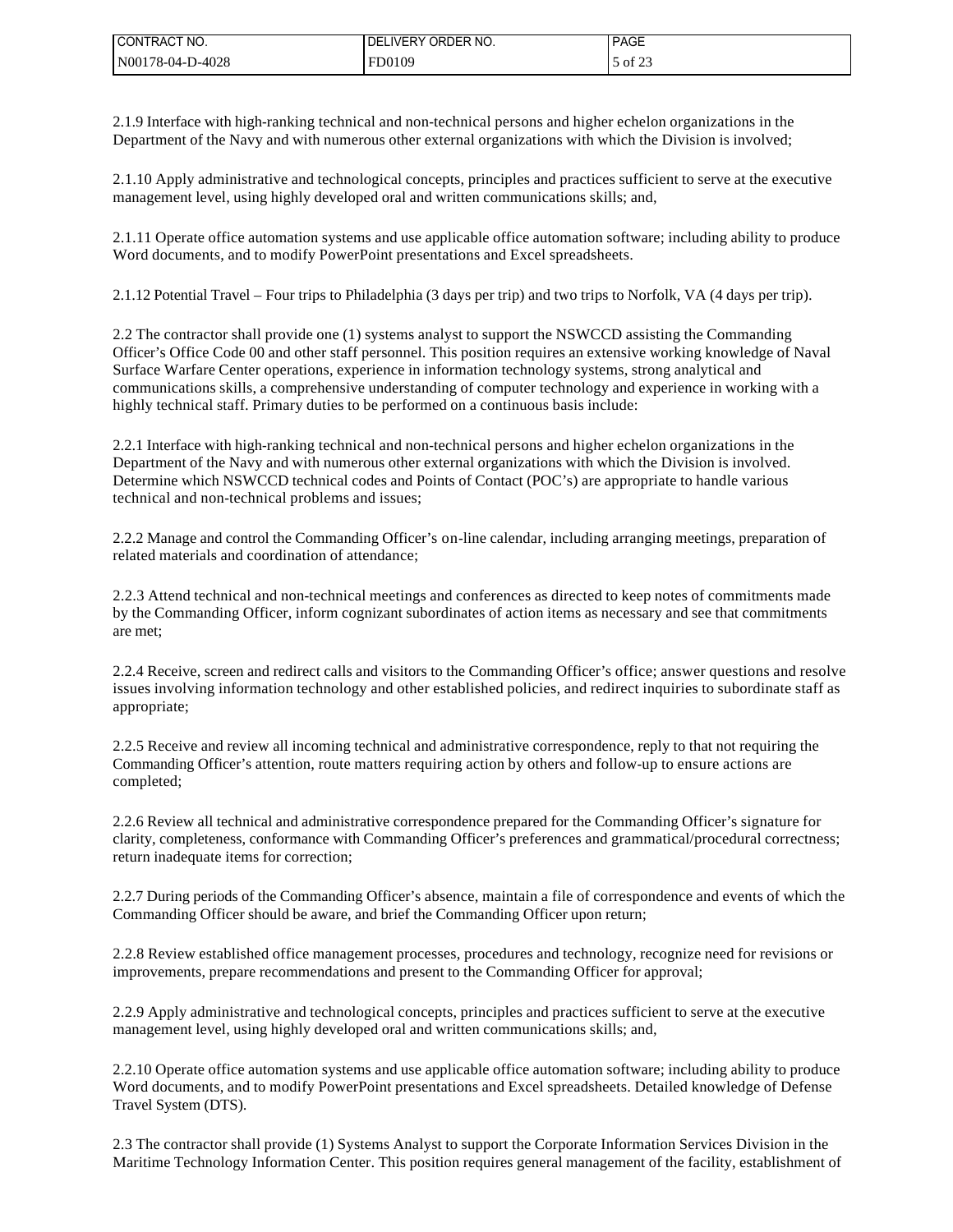| I CONTRACT NO.   | I DELIVERY ORDER NO. | <b>PAGE</b> |
|------------------|----------------------|-------------|
| N00178-04-D-4028 | FD0109               | 6 of 23     |

protocol and procedures for the facility, scheduling, marketing, coordination of events and management of event support staff. Additional surge support will be provided by contractor staff as determined by the government according to customer demand. Contractor will maintain a pre-selected and government-approved pool of prospective event personnel to staff larger events.

Provide material and support (CLIN 0003), which may include but not be limited to set up, registration, marketing support and clean up for various conferences as required.

2.3.1 Perform or arrange for event planning, scheduling, catering, budgeting, logistics, liaison with other contractors, administrative support, marketing, message/brand development, writing and publication services and visual media, to include still, video, multimedia as well as other public affairs support services.

2.3.2 Receive calls and manage facility requests through the Conference Room Reservation System. Meeting/event calendar coordination and publication – the contractor must create and maintain a central calendar of events for booking and services acquisition. This calendar should be published for public review on the NSWCCD Web site, the NSWCCD intranet and in specified other media as determined by NSWCCD Corporate Information Services.

2.3.3 Coordinate with existing Audio-Visual/Tech Support contractor responsible for audio visual/video teleconference support functions.

2.3.4 Coordinate with existing food service provider at West Bethesda for large conferences for catering support. If the on-site food service provider declines to support a large event, obtain catering support from other area vendors.

2.3.5 Apply administrative and technological concepts, principles and practices sufficient to serve at the executive management level, using highly developed oral and written communications skills; and,

2.3.6 Operate office automation systems and use applicable office automation software; including ability to produce Word documents, PowerPoint presentations and Excel spreadsheets.

2.4 The contractor shall provide one (1) Analyst to support the NSWCCD assisting the Operations Department, Code 30 and other staff personnel to provide budget and financial management support. The purpose of this effort is to ensure professional quality budget and financial tracking and analysis and maintain and conduct reconciliation for the Operations Department. Primary duties to be performed on a continuous basis include:

2.4.1 Prepare customized reports for site managers extracting data from the Corporate Data Base.

2.4.2 Monitor accural schedules and follow up to ensure appropriate costing.

2.4.3 Research unmatched disbursements, some serveral years old, and provide information to department managers and comptroller department employees.

2.4.4 Prepare recall documents on prior fiscal year funding to assist in past budget records reconcilation.

2.4.5 Review and analyze reports using the Division Corporate Database.

2.4.6 Responsible for verifying, checking, organizing, compiling and identifying budgetary data related to line items and appropriations for programs and expenses.

2.4.7 Serve as a liaison between NSWCCD Operations Department and other agencies to make sure outgoing funding is accepted.

2.4.8 Review and analyze Service Cost Center reports for Code 30, Operations Department.

2.4.9 Provide a separate monthly Progress Report directly to Code 30 indicating the amount expended and the number of labor hours used during the reporting period and the cumulative amount expended and labor hours used to date. In addition, a separate travel report will be required when travel is necessary.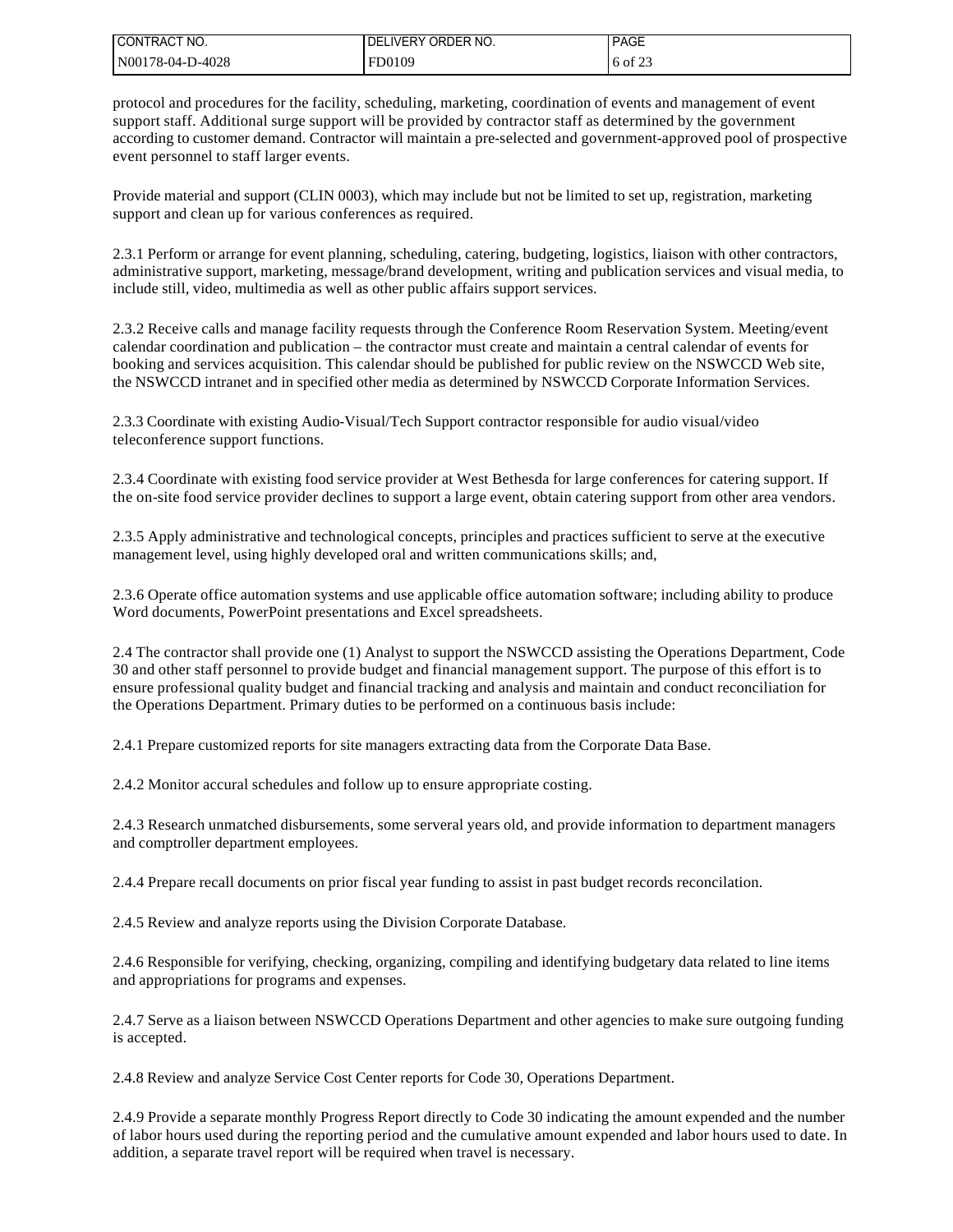| I CONTRACT NO.   | I DELIVERY ORDER NO. | <b>PAGE</b> |
|------------------|----------------------|-------------|
| N00178-04-D-4028 | FD0109               | 7 of 23     |

2.4.10 The contractor shall be furnished with all pertinent documentation including access to the financial information system (corporate database, ILSMIS requisition system, etc.)

2.4.11 Contractor may be required to travel between Carderock and Philadelphia one trip per month.

2.4.12 The period of performance shall not exceed 30 Sep 06. Contractor personnel shall work Monday through Friday during normal working hours, 8 1/2 hours per day, including 1/2 hour for lunch.

2.5 The contractor shall provide one (1) Systems Analyst to support the Operations Department (Code 30). This position requires an extensive knowledge of Administrative Business Operations, specific working knowledge of Naval Administration, and knowledge of the Naval Surface Warfare Center operations. Also required are strong analytical and communications skills, a comprehensive understanding of computer technology and experience in working with a highly technical staff. Primary duties to be performed on a continuous basis include:

2.5.1 Interface with high-ranking technical and non-technical persons and higher echelon organizations in the Department of the Navy and with numerous other external organizations with which the Department is involved. Have a detailed knowledge of which NAVSEA, NSWC codes and Points of Contact (POC's) are appropriate to handle various technical and non-technical problems and issues;

2.5.2 Manage and control the Department Head's on-line calendar, including arranging meetings, preparation of related materials and coordination of attendance;

2.5.3 Attend technical and non-technical meetings and conferences as directed to keep notes of commitments made by the Department Head, inform cognizant subordinates of action items as necessary and see that commitments are met;

2.5.4 Receive, screen and redirect calls and visitors to the Department Head's office; answer questions and resolve issues involving information technology and other established policies, and redirect inquiries to subordinate staff as appropriate;

2.5.5 Receive and review all incoming technical and administrative correspondence, reply to that not requiring the Department Head's attention, route matters requiring action by others and follow-up to ensure actions are completed;

2.5.6 Review all technical and administrative correspondence prepared for the Department Head's signature for clarity, completeness, conformance with his preferences and grammatical/procedural correctness; return inadequate items for correction;

2.5.7 During periods of the Department Head's absence, maintain a file of correspondence and events of which he should be aware, and brief him upon return;

2.5.8 Review established office management processes, procedures and technology, recognize need for revisions or improvements; prepare recommendations and present to the Department Head for approval;

2.5.9 Apply administrative and technological concepts, principles and practices sufficient to serve at the executive management level, using highly developed oral and written communications skills; and,

2.5.10 Operate office automation systems and use applicable office automation software; including ability to produce Word documents, and to modify PowerPoint presentations and Excel spreadsheets. Detailed knowledge of Defense Travel System (DTS).

2.5.11 Potential Travel – Four trips to Philadelphia (3 days per trip).

Additional Responsibilities

2.5.12 Conference coordination required for departmental sponsored/ endorsed events.

2.5.14 Analyze and track the department budget, track the budget for the department, comparing budget to actuals.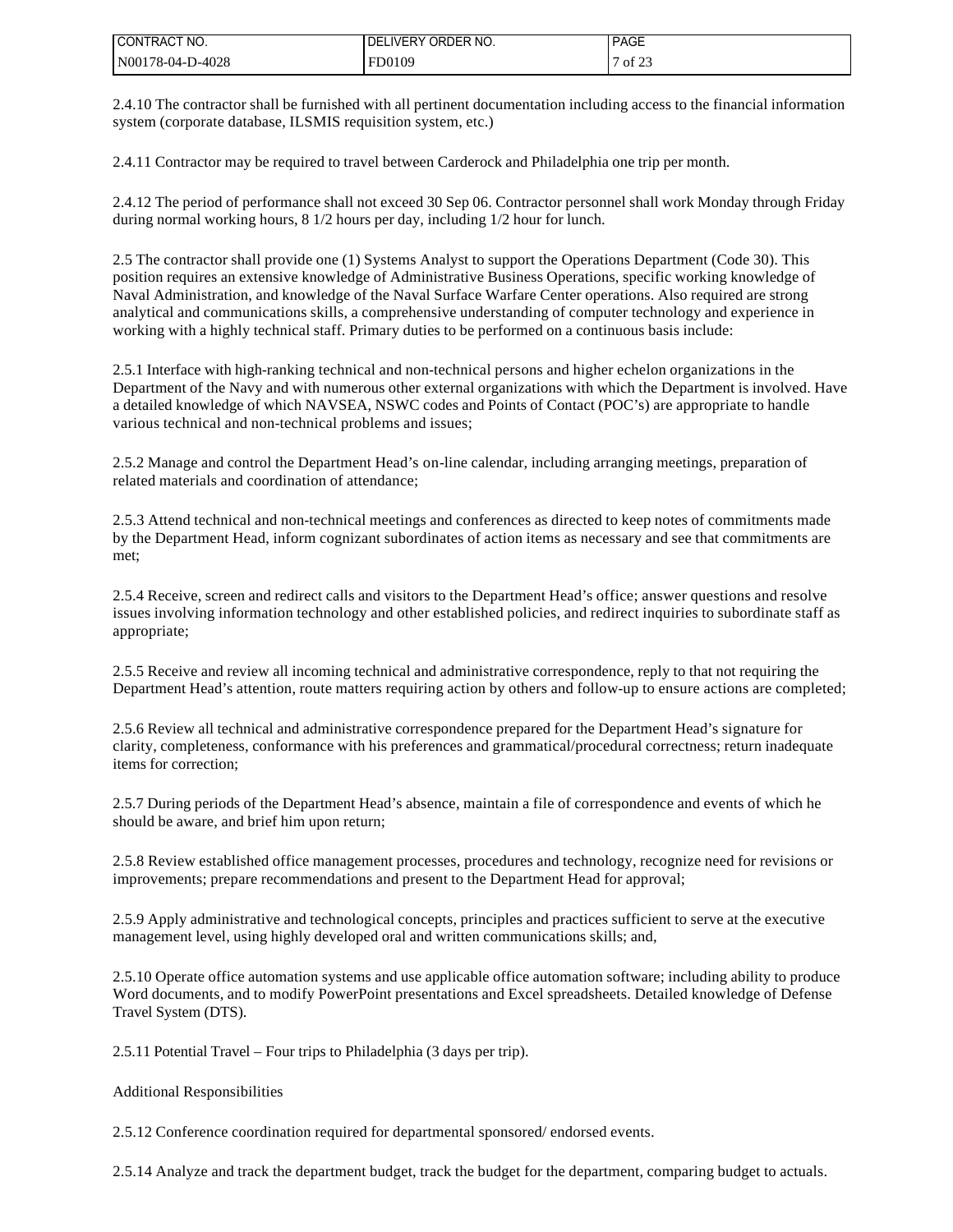| I CONTRACT NO.   | DEI<br>LIVERY<br>' ORDER NO. | <b>PAGE</b> |
|------------------|------------------------------|-------------|
| N00178-04-D-4028 | FD0109                       | 8 of 23     |

2.5.15 Support the Administrative Officer with correspondence, reports and meeting minutes.

2.5.16 Update & maintain the department correspondence tracking and tickler systems.

2.5.17 Accept/ Process/ Submit Visit requests and other security documents for department & additional support listed above.

2.5.18 Update and prepare presentations and briefs.

2.6 The contractor shall provide one (1) Systems Analyst to support the Corporate Information Services Division (Code 34) and other office personnel in the day to day operation. Primary duties to be performed on a continuous basis include:

2.6.1 Receive and screen all incoming calls and visitors to the Code 34 office, answer questions and assist customers as needed.

2.6.2 Prepare work order assignments using Excel spreadsheets and track the progress of those assignments.

2.6.3 Maintain and update the tracking files in the Public Release Tracking System.

2.6.4 Interface with high-ranking technical and non technical persons and higher echelon organizations in the Department of the Navy and with numerous other external organizations with which the Division is involved.

2.6.5 Operate office automation systems and use applicable office automation software; including Word documents, PowerPoint presentations, etc.

2.6.6 Prepare travel orders in the Defense Travel System as required.

2.6.7 Perform timekeeping duties, entering employees work hours in the SLDCADA time system each week.

2.7 The contractor shall provide one (1) Systems Analyst to support NSWCCD Operations Department, Code 30 and its subordinate divisions of the Carderock Division in the area of Navy Directives.

2.7.1 APPLICABLE DOCUMENTS (Available at: [http://doni.daps.dla.mil/default.asp\)](http://doni.daps.dla.mil/default.aspx)

OPNAV INSTRUCTION 5215.17, Navy Directives Issuance System, dated 13 June 2005

SECNAV INSTRUCTION 5210.11D, Department of Navy File Maintenance Procedures Standard Subject Identification Codes (SSIC), dated 20 October 1987

SECNAV INSTRUCTION 5212.5D, Navy and Marine Corps Records Disposition Manual, dated 22 April 1998

SECNAV INSTRUCTION 5213.10D, Department of the Navy Forms Management Program, dated 24 December 1992

2.7.2 The contractor shall review higher-level directives for application to NSWCCD technical, administrative and clerical operations and recommend the need for the preparation, revision or cancellation of Division level directives.

2.7.3 The contractor shall revise existing and/or develop new Division level directives. The work requires the analysis of Division operations and procedures, data gathering, consultations with program managers, and the formulation and review of proposed policies in the form of a directive. All directives shall be in accordance with the policies and standards set forth in OPNAV Instruction 5215.17.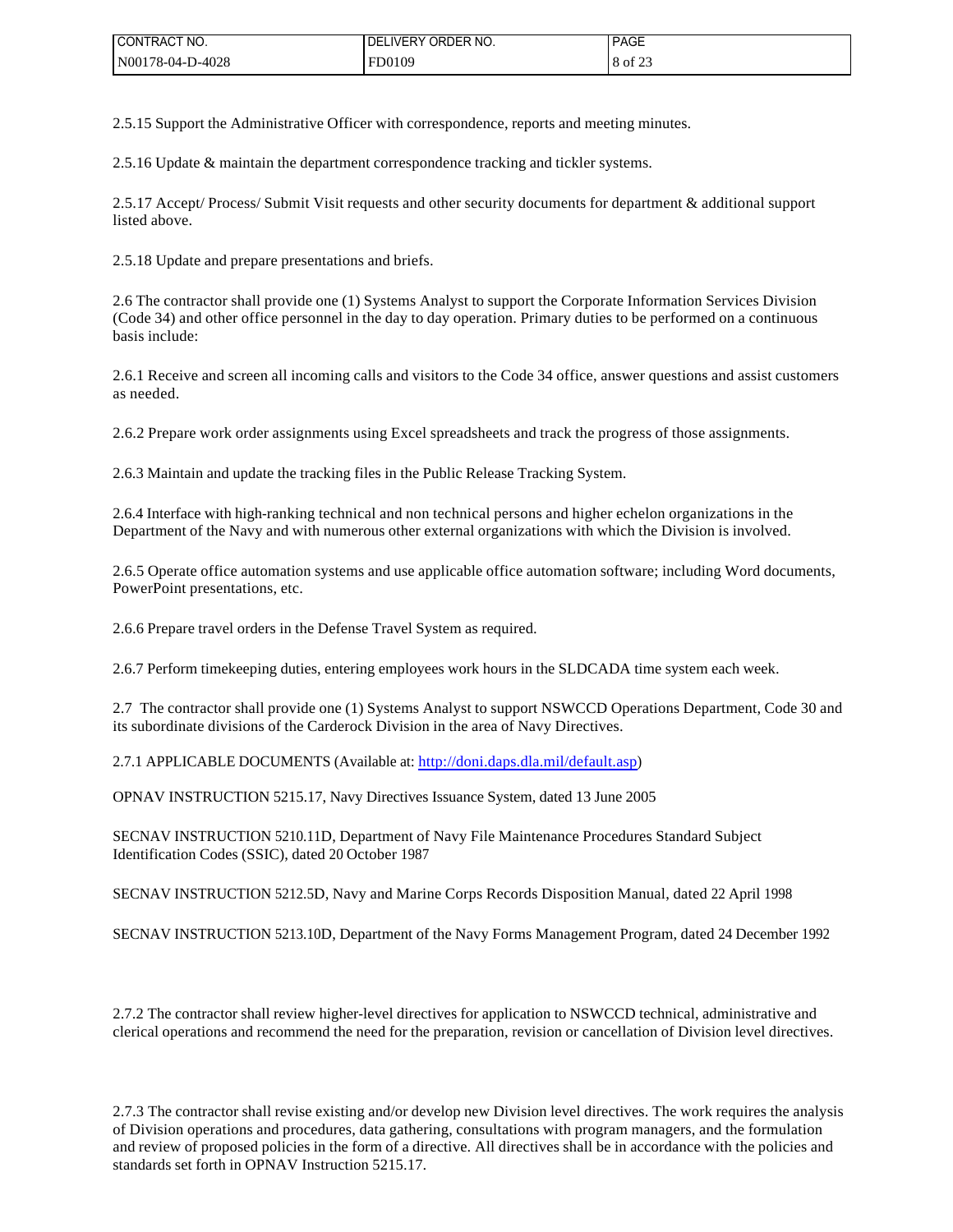| I CONTRACT NO.   | ORDER NO.<br><b>LIVERY</b><br>DE | PAGE                   |
|------------------|----------------------------------|------------------------|
| N00178-04-D-4028 | FD0109                           | $\sim$ 0.00<br>of $2z$ |

2.7.4 The contractor shall coordinate the review and routing of draft directives and closely monitor the status until completion.

2.7.5 The contractor shall revise existing or develop new forms to ensure the proper collection of data in support of NSWCCD. All forms shall be in the proper format, including control number, wording, etc., in accordance with SECNAVINST 5213.10D. All forms shall also be MS-Word and Adobe format.

2.7.6 The contractor shall assist in the review, storage and archiving of records. Records are identified by Standard Subject Identification Code (SSIC) in accordance with SECNAVINST 5210.11D and shall be retained or archived in accordance with the policies and procedures contained in SECNAVINST 5212.5D.

2.7.8 The contractor shall also assist NSWCCD employees with researching and locating directives and forms. Division employees will seek assistance by telephone or email. The contractor will search Department of the Navy, Department of Defense and/or Federal and state websites for requested directives and forms. When information is not available from a website, the contractor will contact the appropriate organization by telephone to obtain assistance.

2.7.9 Performance shall be at NSWCCD West Bethesda, 9500 MacArthur Blvd (Building 121), West Bethesda, MD 20817. The Government shall provide contractor personnel with suitable office space, including a desk, chair, computer equipment and a telephone.

2.7.10 The contractor shall not require any access to classified information during performance.

### 3.0 WORK HOURS

a. Contractor shall provide one (1) Systems Analyst for the Continuous Process Improvement Office as follows: (CURRENTLY VACANT UNTIL NOTIFIED)

Hours per Week: 40

Days per Week: Monday-Friday (excluding Government Holidays)

Hours per Day: 8.5 (including 30 min. lunch period)

Hours of Operation: Contractor shall work their 8.5 hours anytime between 6:00 am and 3:30pm.

b. Contractor shall provide one (1) Systems Analyst for the Commanding Officer's Office Code 00 as follows:

Hours per Week: 40

Days per Week: Monday-Friday (excluding Government Holidays)

Hours per Day: 8.5 (including 30 min. lunch period)

Hours of Operation: Contractor shall work their 8.5 hours anytime between 6:00 am and 3:30pm.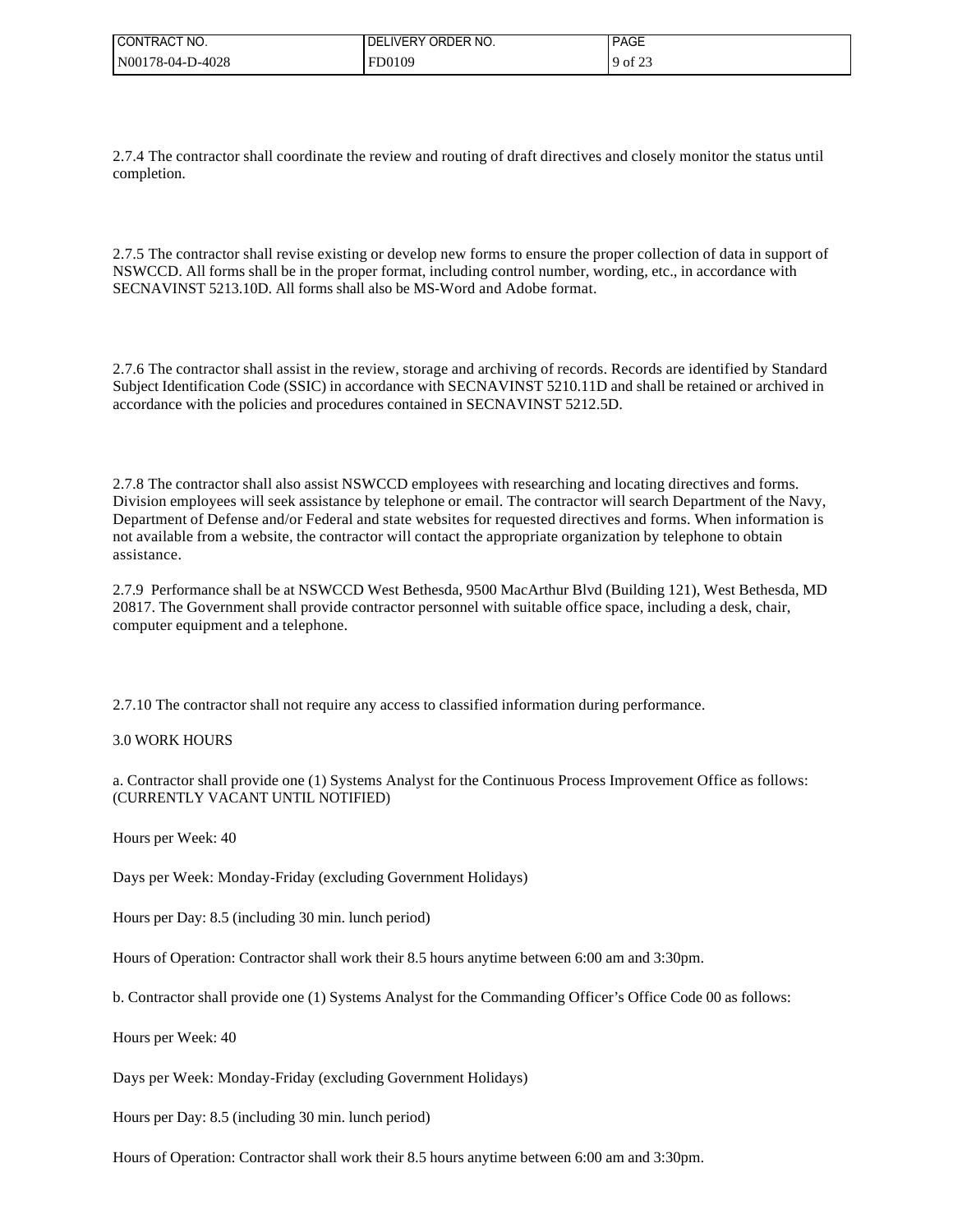| I CONTRACT NO.   | l DELIVERY ORDER NO. | <b>PAGE</b> |
|------------------|----------------------|-------------|
| N00178-04-D-4028 | FD0109               | 10 of 23    |

c. Contractor shall provide one (1) Systems Analyst for the Product Area Director's (PAD) Office for Ship and Ship Systems as follows:

Hours per Week: 40

Days per Week: Monday-Friday (excluding Government Holidays)

Hours per Day: 8.5 (including 30 min. lunch period)

Hours of Operation: Contractor shall work their 8.5 hours anytime between 6:00 am and 3:30pm

d. Contractor shall provide one (1) Systems Analyst for the Operations Department, Code 30 as follows:

Hours per Week: 40

Days per Week: Monday-Friday (excluding Government Holidays)

Hours per Day: 8.5 (including 30 min. lunch period)

Hours of Operation: As approved by Code 30.

e. Contractor shall provide one (1) Systems Analyst for the Operations Department Head Office, Code 30 as follows:

Hours per Week: 40

Days per Week: Monday-Friday (excluding Government Holidays)

Hours per Day: 8.5 (including 30 min. lunch period)

Hours of Operation: As approved by Code 30.

f. Contractor shall provide one (1) Systems Analyst to support the Corporate Information Services Division (Code 34) as follows:

Hours per Week: 40

Days per Week: Monday - Friday (excluding Government Holidays)

Hours per Day: 8.5 (including 30 min. lunch period)

Hours of Operation: As approved by Code 34

g. Contractor shall provide one (1) Systems Analyst to support the Operations Department (Code 30) in the area of Navy Directives as follows:

Hours per Week: 40

Days per Week: Monday - Friday (excluding Government Holidays)

Hours per Day: 8.5 (including 30 min. lunch period)

Hours of Operation: As approved by Code 30

4.0 PERSONNEL QUALIFICATIONS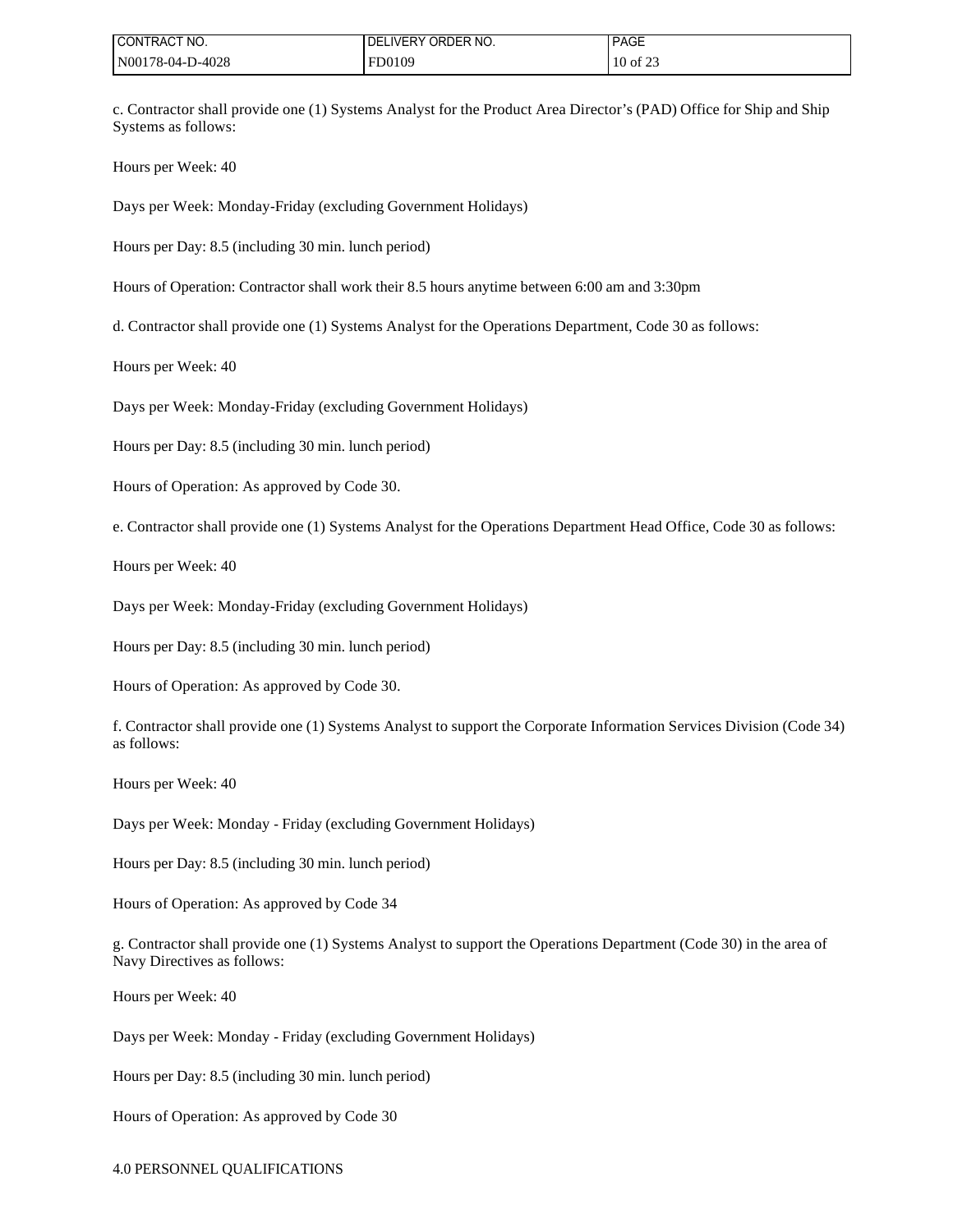| I CONTRACT NO.   | ' IVERY ORDER NO.<br>DEI | <b>PAGE</b> |
|------------------|--------------------------|-------------|
| N00178-04-D-4028 | FD0109                   | of $23$     |

a. One (1) Systems Analyst for the Continuous Process Improvement Office (CURRENTLY VACANT UNTIL NOTIFIED): This position requires an extensive working knowledge of NAVSEA Lean Six Sigma, experience in information technology systems, strong analytical and communications skills, a comprehensive understanding of computer technology and experience in working with a highly technical staff. The employee must be a U.S. Citizen. This position requires an individual with good speaking and listening skills, computer skills, and the ability to learn different database systems and be capable of working independently in a fast paced working environment.

b. One (1) Systems Analyst for the Commanding Officer's Office Code 00: This position requires an extensive working knowledge of Naval Surface Warfare Center operations, experience in information technology systems, strong analytical and communications skills, a comprehensive understanding of computer technology and experience in working with a highly technical staff. The employee must be a U.S. Citizen. This position requires an individual with good speaking and listening skills, computer skills, and the ability to learn different database systems and be capable of working independently in a fast paced working environment.

c. One (1) Systems Analyst for the Product Area Director's (PAD) Office: This position requires an extensive knowledge of NAVSEA Product Area Director (PAD) operations, specific working knowledge of the Ship and Ship Systems PAD operations, and knowledge of the Naval Surface Warfare Center operations. Also required are strong analytical and communications skills, a comprehensive understanding of computer technology and experience in working with a highly technical staff. This position requires an individual with good speaking and listening skills, computer skills, and the ability to learn different database systems and be capable of working independently in a fast paced working environment.

d. One (1) Project Analyst for the Operations Department, Code 30: This position requires extensive knowledge in financial analysis, analytical skills, Corporate Database and knowledge of the Naval Surface Warfare Center operations. Also required are strong communication skills and experience working with a highly technical staff. The employee must be a U.S. Citizen. Must have good speaking and listening skills, computer skills and the ability to learn different database systems and be capable of working independently.

e. One (1) Systems Analyst for the Operations Department Head Office: This position requires an extensive knowledge of administrative and business operations, specific working knowledge of the Department and Divisions operations, and knowledge of the Naval Surface Warfare Center operations. Also required are strong analytical and communications skills, a comprehensive understandingof computer technology and experience in working with a highly technical staff. This position requires an individual with good speaking and listening skills, computer skills, and the ability to learn different database systems and be capable of working independently in a fast paced working environment.

f. One (1) Systems Analyst for the Corporate Information Services Division (Code 34): This position requires extensive knowledge of administrative and business operations, strong communication skills, a comprehensive knowledge of information technology and experience working with a highly technical staff. This position requires an individual with good speaking and listening skills, computer skills and the ability to learn different database systems and must be capable of working independently in a fast pace working environment.

g. One (1) Systems Analyst for the Operations Department (Code 30) in the area of Navy Directives. The proposed individual shall be a U.S. citizen, possess at least a high school diploma or equivalent and should have: six years of experience working with DOD level directives; or a bachelor's degree in business or liberal arts and a desired two years of experience. The proposed individual must also possess strong analytical abilities and writing skills and have a basic computer knowledge and skills, and, in particular, a working knowledge of MS-Office. The employee shall be required to attend a 2-day HTML course to enable the individual to assist in the preparation of web documents. Experience must be in the research, development and drafting of directives (policies) and forms and their application in the management process. The individual must be capable of prioritizing assignments and working both independently as and as a member of a team.

### 5.0 PERFORMANCE PERIOD

The performance period under the resultant task order shall be from effective date of order through three (3) years thereafter or until the level of effort is expended.

#### 6.0 DELIVERABLES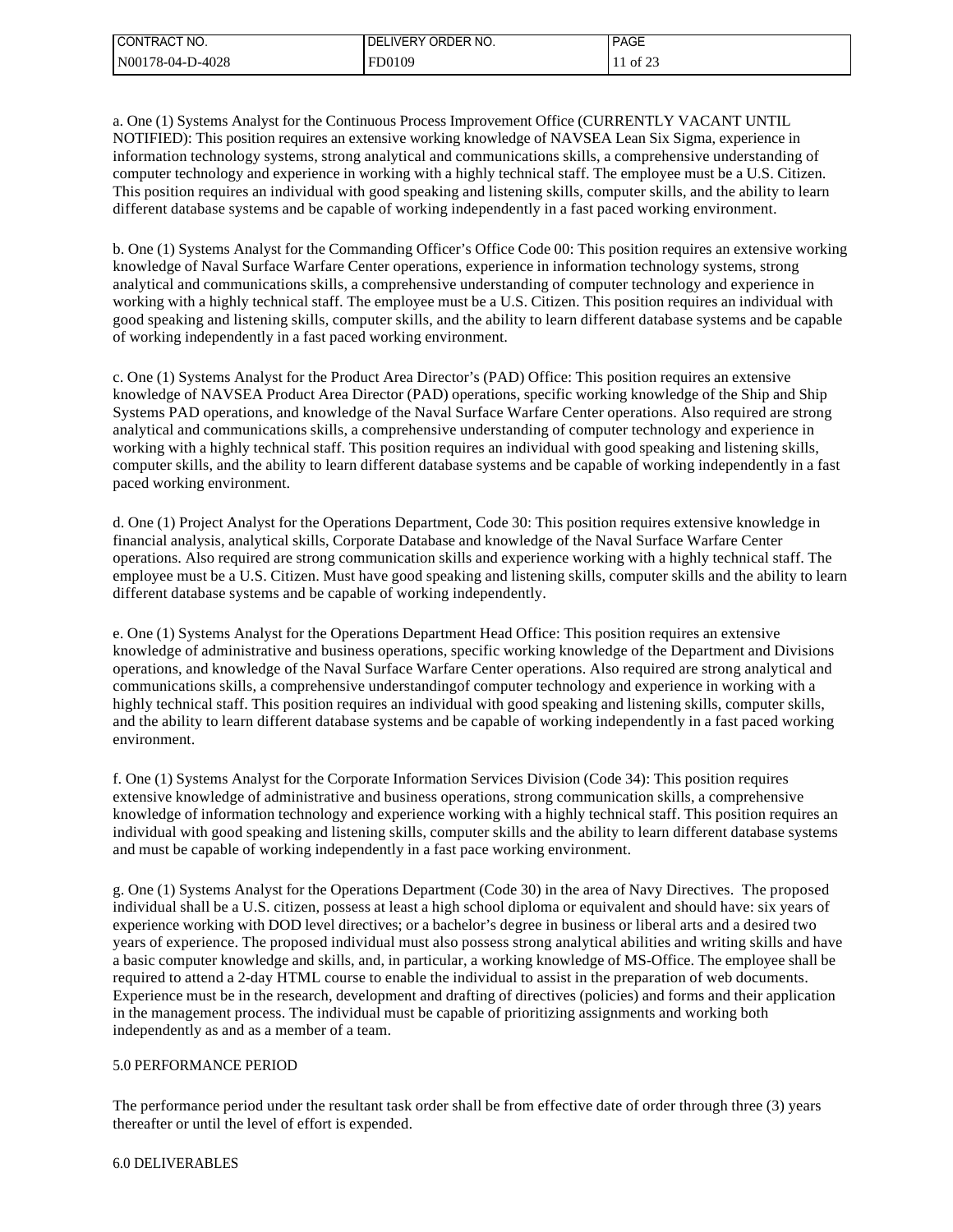| I CONTRACT NO.   | LIVERY ORDER NO.<br>DEI | <b>PAGE</b> |
|------------------|-------------------------|-------------|
| N00178-04-D-4028 | FD0109                  | 12 of 23    |

The contractor shall deliver a consolidated monthly status report covering each of the four work areas and must, at a minimum, identify the labor hours and cost expended for each employee and any outstanding issues. The monthly status reports shall be emailed directly to the Task Order Manager identified in the Task Order.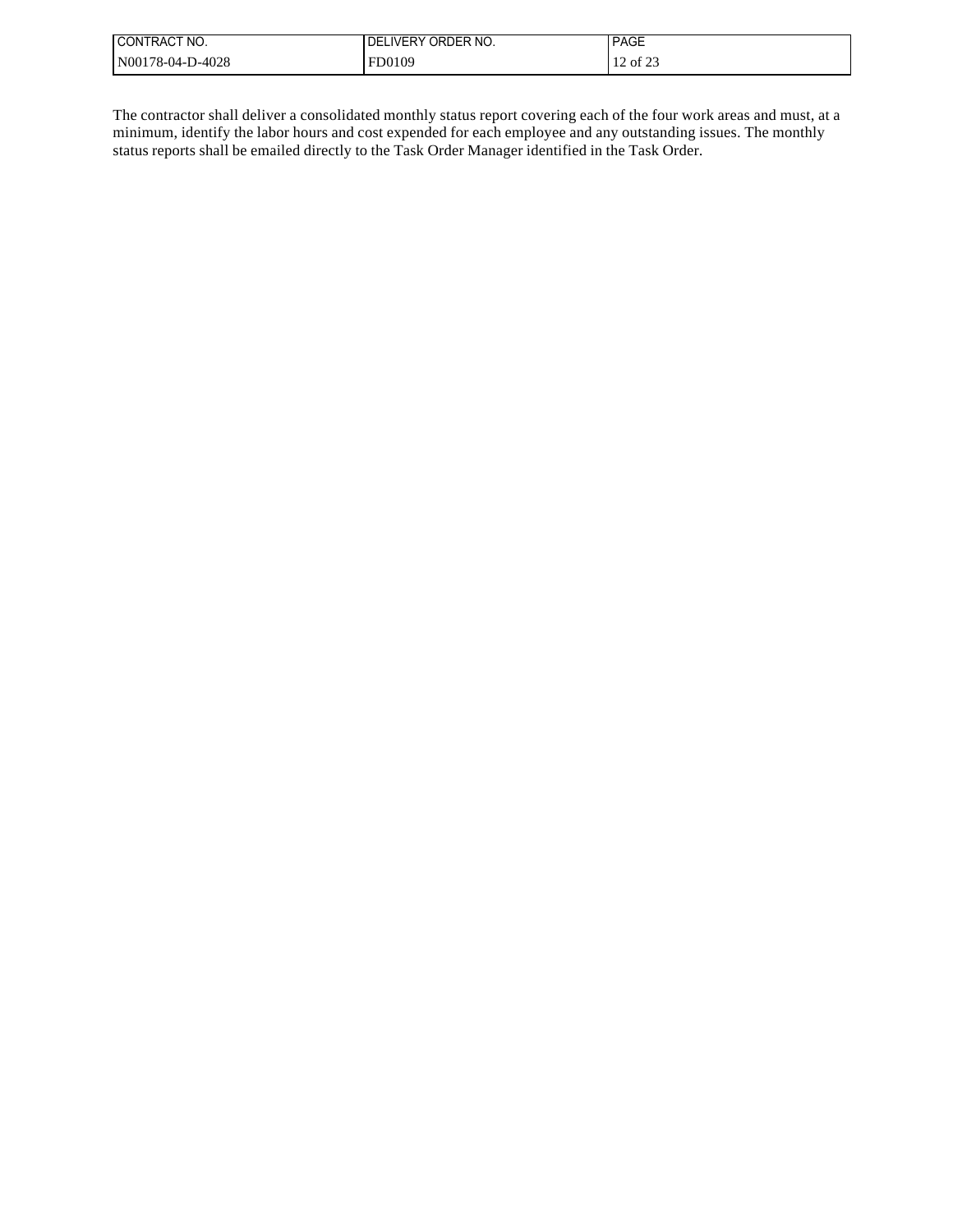| ! CONTRACT NO.   | I DELIVERY ORDER NO. | <b>PAGE</b> |
|------------------|----------------------|-------------|
| N00178-04-D-4028 | FD0109               | 13 of 23    |

# **SECTION D PACKAGING AND MARKING**

Packaging and Marking in accordance with Section D of the base IDIQ contract.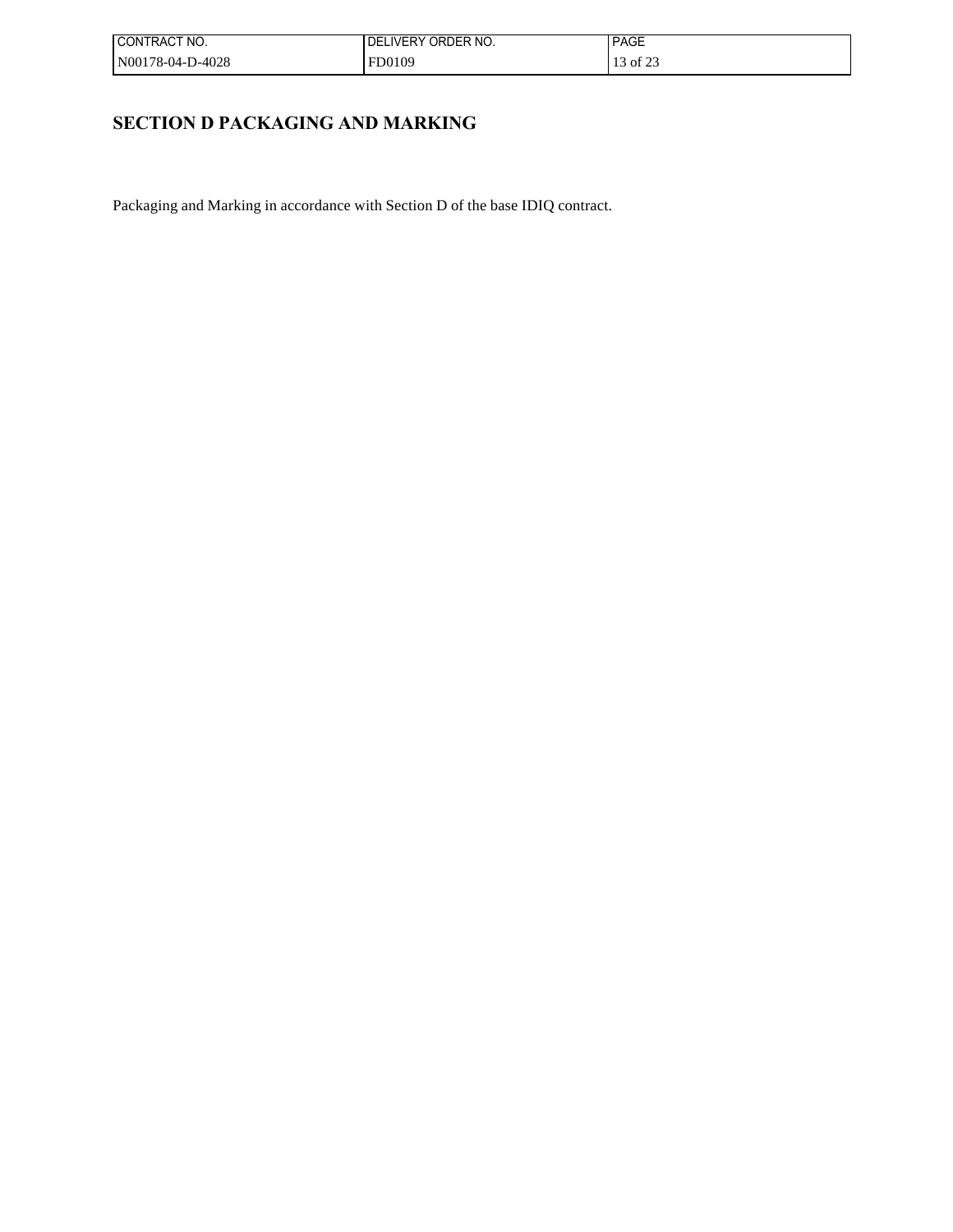| I CONTRACT NO.   | I DELIVERY ORDER NO. | <b>PAGE</b> |
|------------------|----------------------|-------------|
| N00178-04-D-4028 | FD0109               | 14 of 23    |

# **SECTION E INSPECTION AND ACCEPTANCE**

Inspection and acceptance at destination.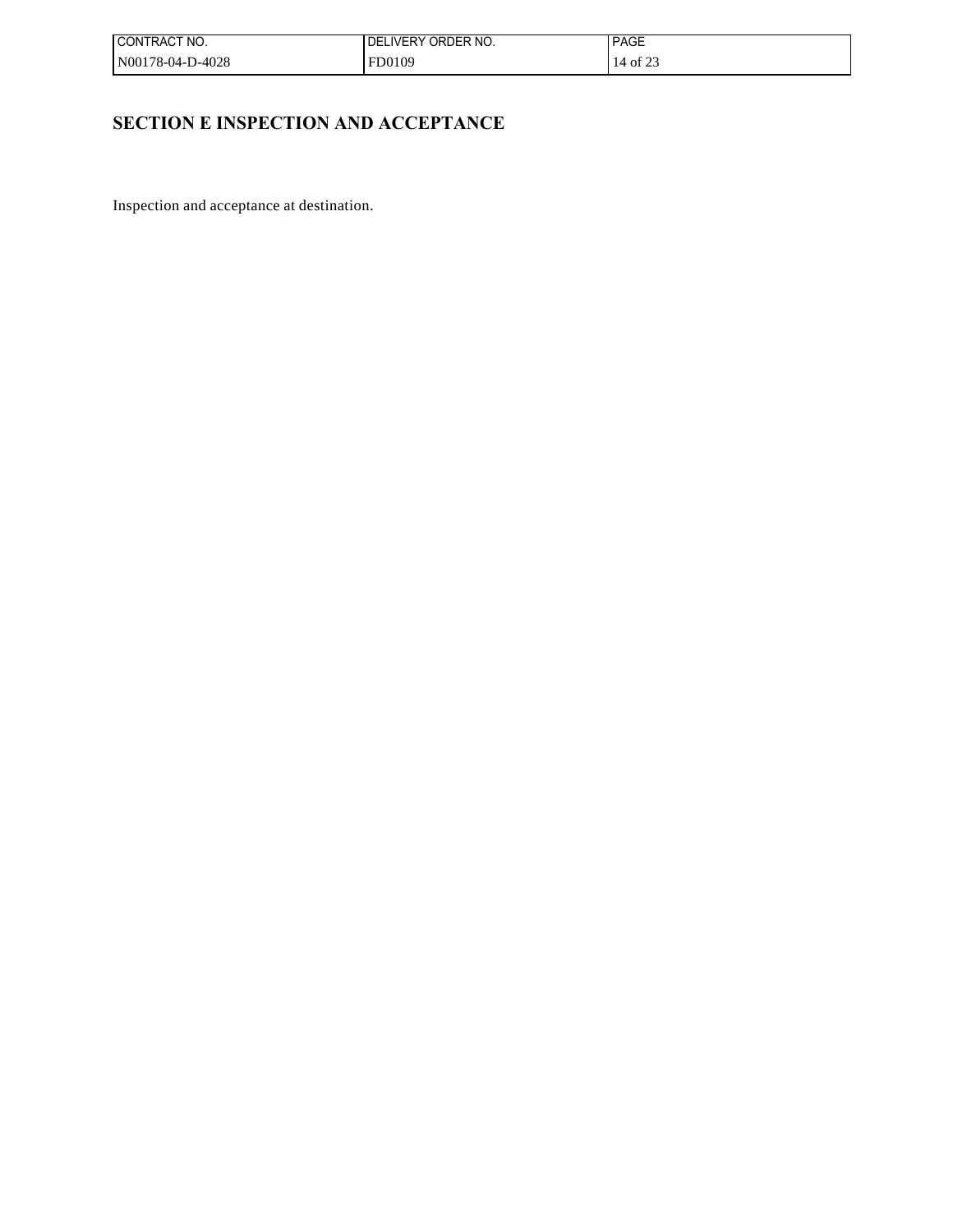| ' CONTRACT NO.   | ORDER NO.<br>DELIVERY ( | <b>PAGE</b>                        |
|------------------|-------------------------|------------------------------------|
| N00178-04-D-4028 | FD0109                  | $\epsilon$ $\sim$<br>ר of $\angle$ |

## **SECTION F DELIVERABLES OR PERFORMANCE**

52.211-8 TIME OF DELIVERY (JUN 1997) (a) The Government requires delivery to be made according to the following schedule: ITEM NO. QUANTITY AFTER DATE OF TASK ORDER 1000 & 3000 ALL 3 Years (End of clause)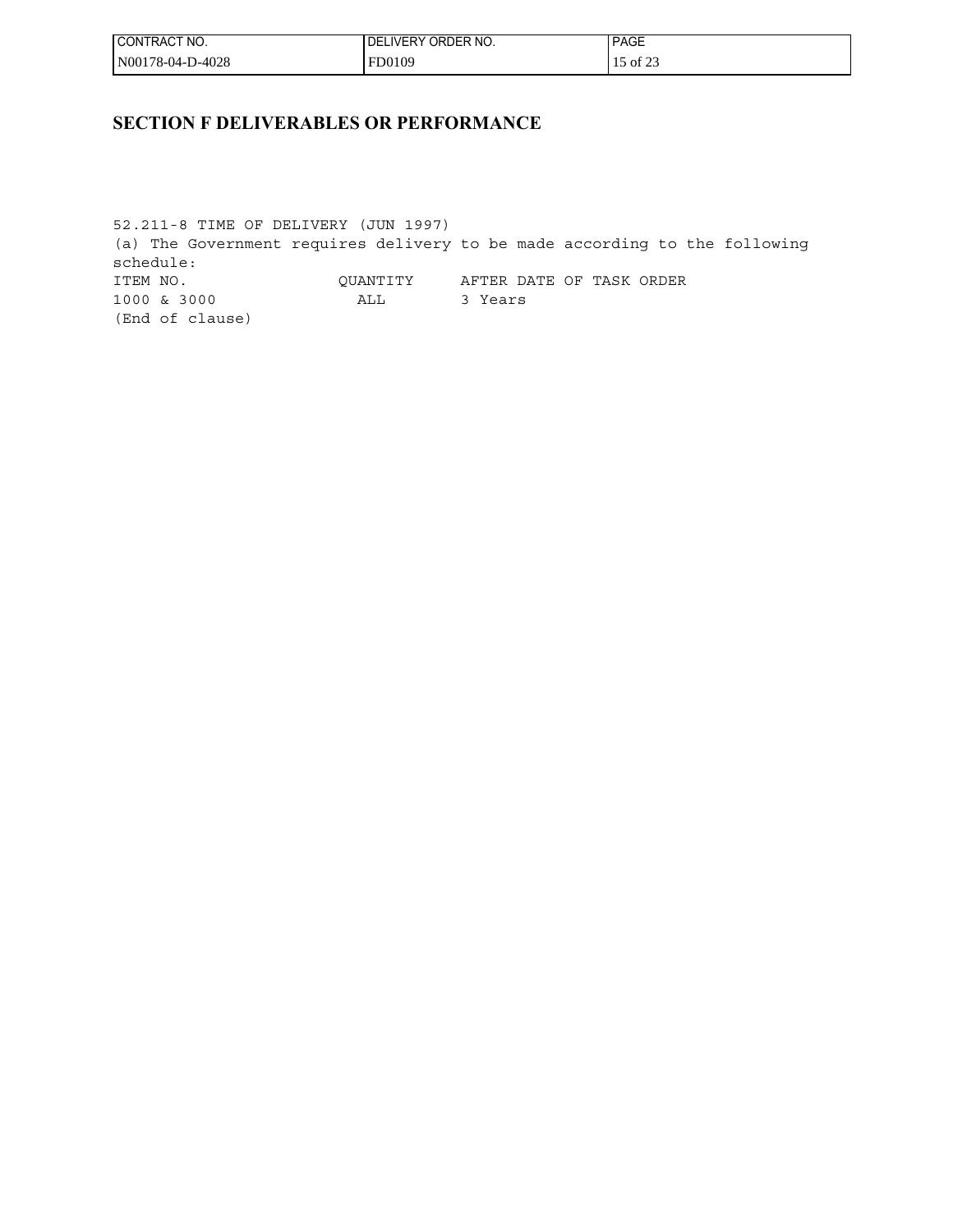| I CONTRACT NO.   | LIVERY ORDER NO.<br>DEL | <b>PAGE</b> |
|------------------|-------------------------|-------------|
| N00178-04-D-4028 | FD0109                  | 16 of 23    |

### **SECTION G CONTRACT ADMINISTRATION DATA**

Task Order Manager Kimberly Dempsey, Code 3009 9500 MacArthur Blvd. West Bethesda, MD 20817-5700 [kimberely.dempsey@navy.mil](mailto:kimberely.dempsey@navy.mil) 301-227-4161

### SEA 5252.232-9104 ALLOTMENT OF FUNDS (MAY 1993)

(a) This contract is incrementally funded with respect to both cost and fee. The amount(s) presently available and allotted to this contract for payment of fee for incrementally funded contract line item number/contract subline item number (CLIN/SLIN), subject to the clause entitled "FIXED FEE" (FAR 52.216-8) or "INCENTIVE FEE" (FAR 52.216- 10), as appropriate, is specified below. The amount(s) presently available and allotted to this contract for payment of cost for incrementally funded CLINs/SLINs is set forth below. As provided in the clause of this contract entitled "LIMITATION OF FUNDS" (FAR 52.232-22), the CLINs/SLINs covered thereby, and the period of performance for which it is estimated the allotted amount(s) will cover are as follows:

| ITEM(S)<br>FUNDS    | ALLOCATED TO COST | ALLOCATED TO FEE | ESTIMATED PERIOD |  |
|---------------------|-------------------|------------------|------------------|--|
|                     |                   |                  | WILL COVER       |  |
| 100001-100013<br>08 |                   |                  | 30 Nov           |  |
| 300001-300003       |                   |                  |                  |  |

(b) The parties contemplate that the Government will allot additional amounts to this contract from time to time for the incrementally funded CLINs/SLINs by unilateral contract modification, and any such modification shall state separately the amount(s) allotted for cost, the amount(s) allotted for fee, the CLINs/SLINs covered thereby, and the period of performance which the amount(s) are expected to cover.

(c) CLINs/SLINs are fully funded and performance under these CLINs/SLINs is subject to the clause of this contract entitled "LIMITATION OF COST" (FAR 52.232-20) or "LIMITATION OF COST (FACILITIES)" (FAR 52.232-21), as applicable.

(End of Clause)

### SEA 5252.216-9122 LEVEL OF EFFORT (DEC 2000)

(a) The Contractor agrees to provide the total level of effort specified in the next sentence in performance of the work described in Sections B and C of this contract. The total level of effort for the performance of this contract shall be 18,720 (to be completed for each order) total man-hours of direct labor, including subcontractor direct labor for those subcontractors specifically identified in the Contractor's proposal as having hours included in the proposed level of effort.

(b) Of the total man-hours of direct labor set forth above, it is estimated that \_\_\_(to be identified at the task order level) man-hours are uncompensated effort.

Uncompensated effort is defined as hours provided by personnel in excess of 40 hours per week without additional compensation for such excess work. All other effort is defined as compensated effort. If no effort is indicated in the first sentence of this paragraph, uncompensated effort performed by the Contractor shall not be counted in fulfillment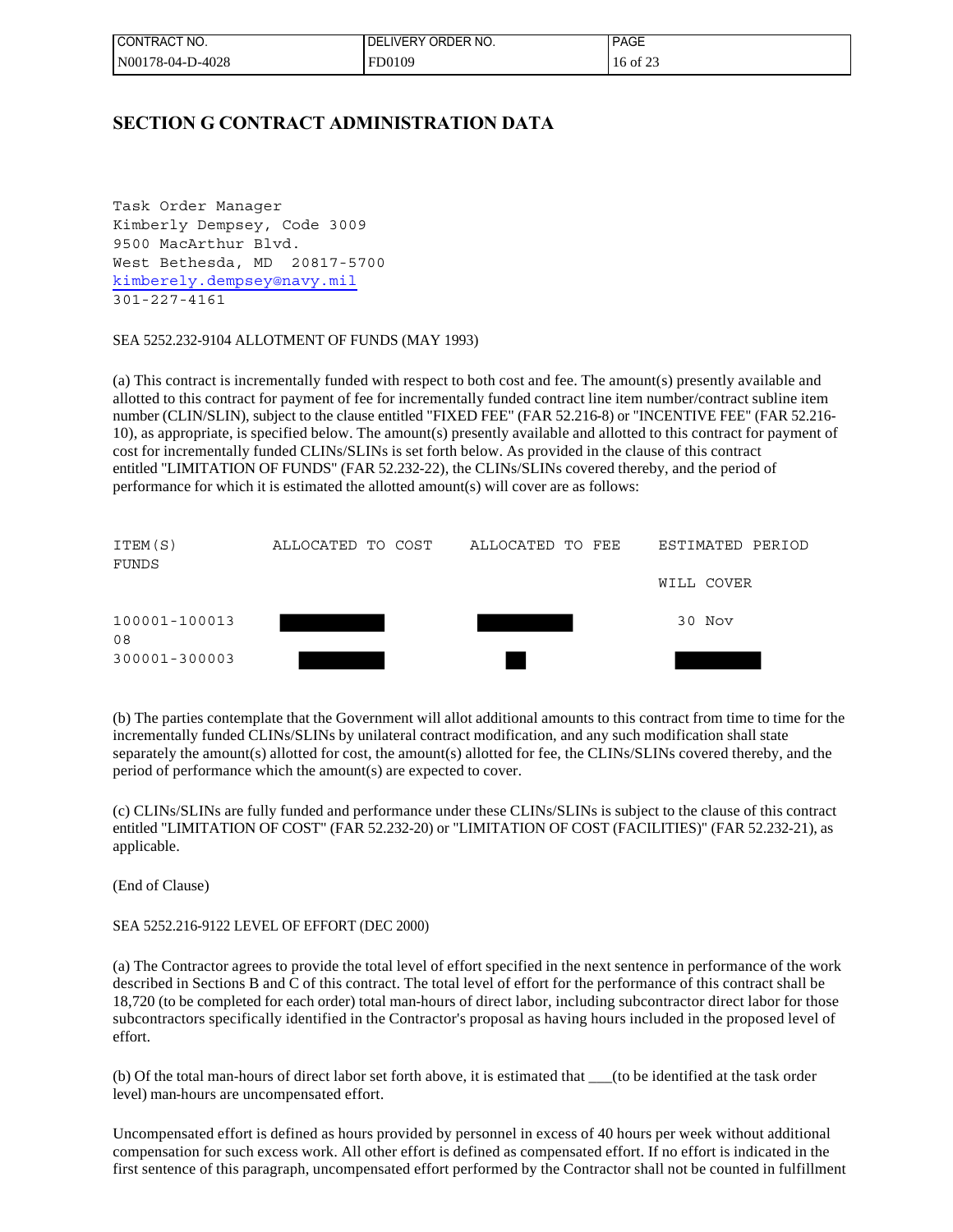| CONTRACT NO.     | I DELIVERY ORDER NO. | <b>PAGE</b>                         |
|------------------|----------------------|-------------------------------------|
| N00178-04-D-4028 | FD0109               | of $23$<br>$\overline{\phantom{a}}$ |

of the level of effort obligations under this contract.

(c) Effort performed in fulfilling the total level of effort obligations specified above shall only include effort performed in direct support of this contract and shall not include time and effort expended on such things as (local travel to and from an employee's usual work location), uncompensated effort while on travel status, truncated lunch periods, work (actual or inferred) at an employee's residence or other non-work locations (except as provided in paragraph (j) below), or other time and effort which does not have a specific and direct contribution to the tasks described in Sections B and C.

(d) The level of effort for this contract shall be expended at an average rate of approximately 120 total manhours (3 individuals working 40 manhours per week) per week. It is understood and agreed that the rate of man-hours per month may fluctuate in pursuit of the technical objective, provided such fluctuation does not result in the use of the total man-hours of effort prior to the expiration of the term hereof, except as provided in the following paragraph.

(e) If, during the term hereof, the Contractor finds it necessary to accelerate the expenditure of direct labor to such an extent that the total man hours of effort specified above would be used prior to the expiration of the term, the Contractor shall notify the Contracting Officer in writing setting forth the acceleration required, the probable benefits which would result, and an offer to undertake the acceleration at no increase in the estimated cost or fee together with an offer, setting forth a proposed level of effort, cost breakdown, and proposed fee, for continuation of the work until expiration of the term hereof. The offer shall provide that the work proposed will be subject to the terms and conditions of this contract and any additions or changes required by then current law, regulations, or directives, and that the offer, with a written notice of acceptance by the Contracting Officer, shall constitute a binding contract. The Contractor shall not accelerate any effort until receipt of such written approval by the Contracting Officer. Any agreement to accelerate will be formalized by contract modification.

(f) The Contracting Officer may, by written order, direct the Contractor to accelerate the expenditure of direct labor such that the total man hours of effort specified in paragraph (a) above would be used prior to the expiration of the term. This order shall specify the acceleration required and the resulting revised term. The Contractor shall acknowledge this order within five days of receipt.

(g) If the total level of effort specified in paragraph (a) above is not provided by the Contractor during the period of this contract, the Contracting Officer, at its sole discretion, shall either (i) reduce the fee of this contract as follows:

Fee Reduction = Fee (Required LOE minus Expended LOE divided by Required LOE)

or (ii) subject to the provisions of the clause of this contract entitled "LIMITATION OF COST" (FAR 52.232-20) or "LIMITATION OF COST (FACILITIES)" (FAR 52.232-21), as applicable, require the Contractor to continue to perform the work until the total number of man hours of direct labor specified in paragraph (a) above shall have been expended, at no increase in the fee of this contract.

(h) The Contractor shall provide and maintain an accounting system, acceptable to the Administrative Contracting Officer and the Defense Contract Audit Agency (DCAA), which collects costs incurred and effort (compensated and uncompensated, if any) provided in fulfillment of the level of effort obligations of this contract. The Contractor shall indicate on each invoice the total level of effort claimed during the period covered by the invoice, separately identifying compensated effort and uncompensated effort, if any.

(i) Within 45 days after completion of the work under each separately identified period of performance hereunder, the Contractor shall submit the following information in writing to the Contracting Officer with copies to the cognizant Contract Administration Office and to the DCAA office to which vouchers are submitted: (1) the total number of man hours of direct labor expended during the applicable period; (2) a breakdown of this total showing the number of man hours expended in each direct labor classification and associated direct and indirect costs; (3) a breakdown of other costs incurred; and (4) the Contractor's estimate of the total allowable cost incurred under the contract for the period. Within 45 days after completion of the work under the contract, the Contractor shall submit, in addition, in the case of a cost underrun; (5) the amount by which the estimated cost of this contract may be reduced to recover excess funds and, in the case of an underrun in hours specified as the total level of effort; and (6) a calculation of the appropriate fee reduction in accordance with this clause. All submissions shall include subcontractor information.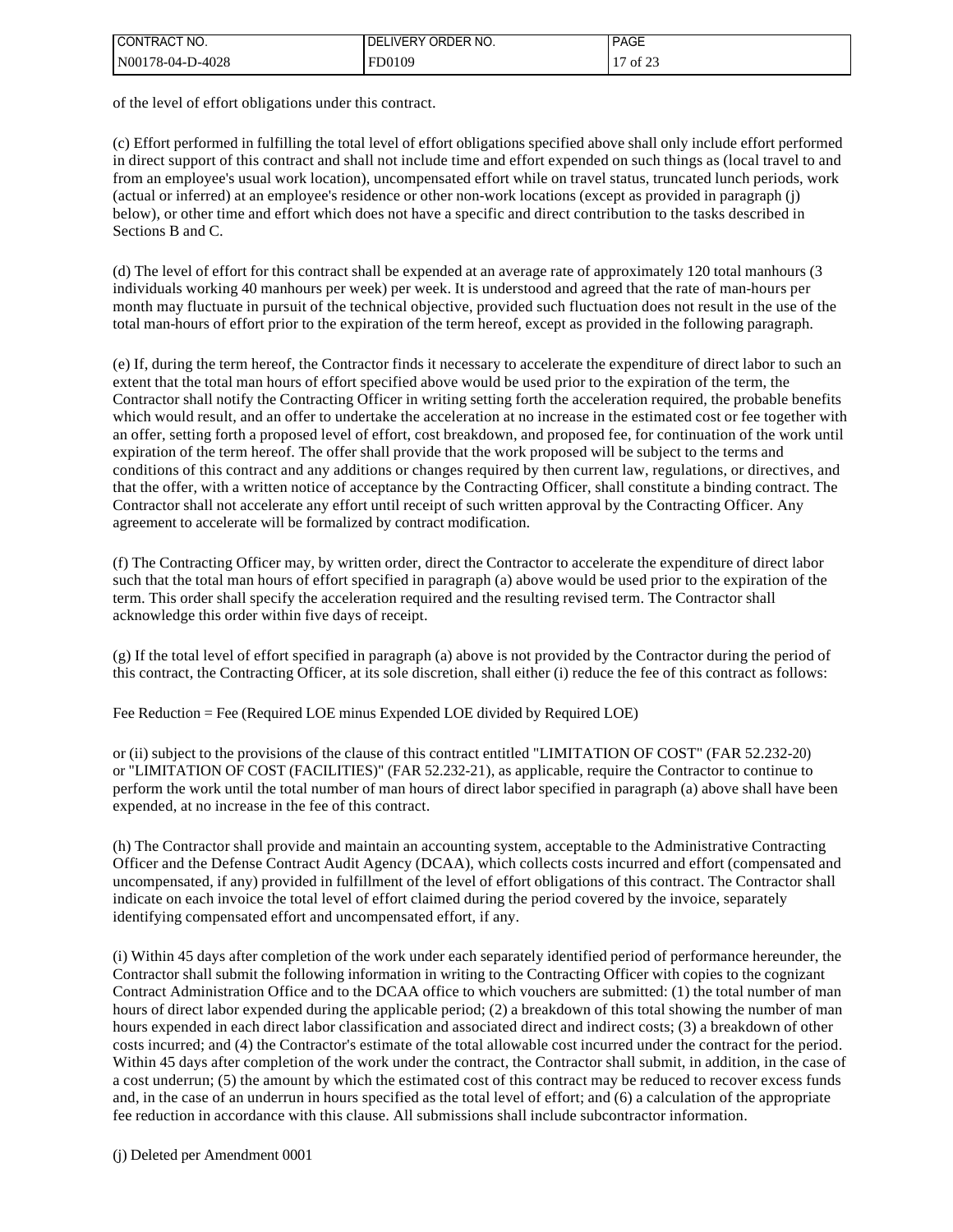| I CONTRACT NO.   | LIVERY ORDER NO.<br>DEL | <b>PAGE</b>                                |
|------------------|-------------------------|--------------------------------------------|
| N00178-04-D-4028 | FD0109                  | $\sim$ 0.00<br>18<br>$\cdot$ × of $\angle$ |

(k) Notwithstanding any of the provisions in the above paragraphs, the Contractor may furnish man hours up to five percent in excess of the total man hours specified in paragraph (a) above, provided that the additional effort is furnished within the term hereof, and provided further that no increase in the estimated cost or fee is required.

(End of Clause)

Accounting Data SLINID PR Number Amount -------- ---------------------- --------------------- 100001 53273772 LLA : AA 97X4930 NH1C 000 77777 0 000167 2F 000000 995007000131 100002 5327765 72136.00 LLA : AB 97X4930 NH1C 000 77777 0 000167 2F 000000 995000000131 100003 53273768 76200.00 LLA : AC 97X4930 NH1C 000 77777 0 000167 2F 000000 992371060030 300001 53273772 2233.00 LLA : AA 97X4930 NH1C 000 77777 0 000167 2F 000000 995007000131 300002 53273765 2233.00  $T.T.A$  : AB 97X4930 NH1C 000 77777 0 000167 2F 000000 995000000131 300003 53273768 2233.00 LLA : AC 97X4930 NH1C 000 77777 0 000167 2F 000000 992371060030 MOD 1 100004 62331889 30000.00 LLA : AD 97X4930 NH1C 000 77777 0 000167 2F 000000 995300000131 MOD 3 100005 70164129 90000.00 LLA : AE 97X4930 NH1C 000 77777 0 000167 2F 000000 995344000331 300004 70164129 10000.00 LLA : AE 97X4930 NH1C 000 77777 0 000167 2F 000000 995344000331 MOD 5 100006 70596338 35000.00 LLA : AD 97X4930 NH1C 000 77777 0 000167 2F 000000 995300000131 100007 70596338 35000.00 LLA : AD 97X4930 NH1C 000 77777 0 000167 2F 000000 995300000131 100008 70596338 10000.00 LLA : AD 97X4930 NH1C 000 77777 0 000167 2F 000000 995300000131 MOD 6 100009 70865937 50000.00

LLA : AF 97X4930 NH1C 000 77777 0 000167 2F 000000 995340010031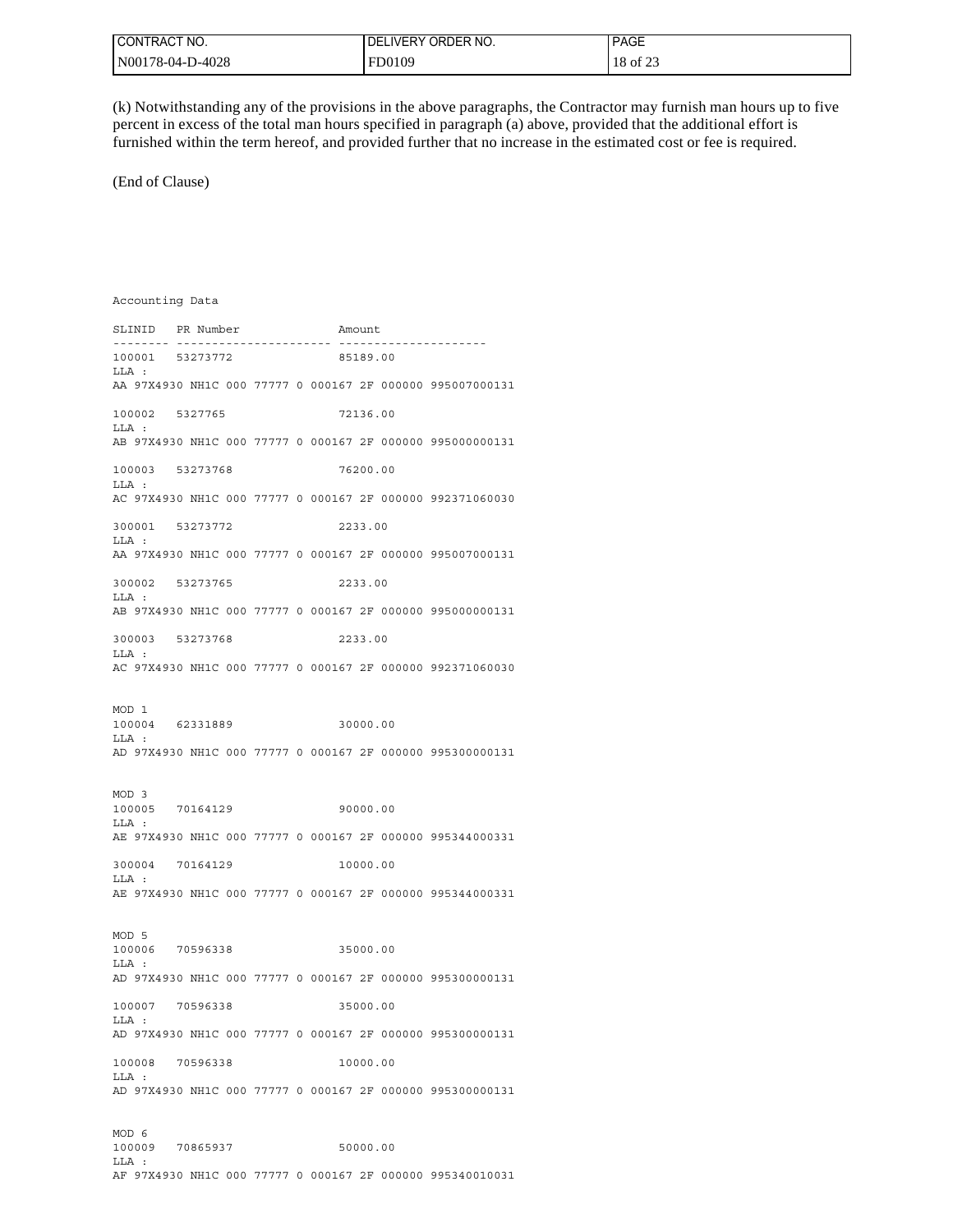| I CONTRACT NO.   | ' ORDER NO.<br>LIVERY <sup>®</sup><br>DEI | <b>PAGE</b> |
|------------------|-------------------------------------------|-------------|
| N00178-04-D-4028 | FD0109                                    | 19 of 23    |

MOD 7 100010 72394985 52000.00 LLA : AD 97X4930 NH1C 000 77777 0 000167 2F 000000 995300000131 100011 72394985 28000.00 LLA :

AD 97X4930 NH1C 000 77777 0 000167 2F 000000 995300000131

100012 72394985 34000.00 LLA : AD 97X4930 NH1C 000 77777 0 000167 2F 000000 995300000131

100013 72394985 36000.00 LLA : AD 97X4930 NH1C 000 77777 0 000167 2F 000000 995300000131

MOD 8 100014 80105464 90922.00 LLA : AD 97X4930 NH1C 000 77777 0 000167 2F 000000 995300000131

300005 80105464 3401.00 LLA : AD 97X4930 NH1C 000 77777 0 000167 2F 000000 995300000131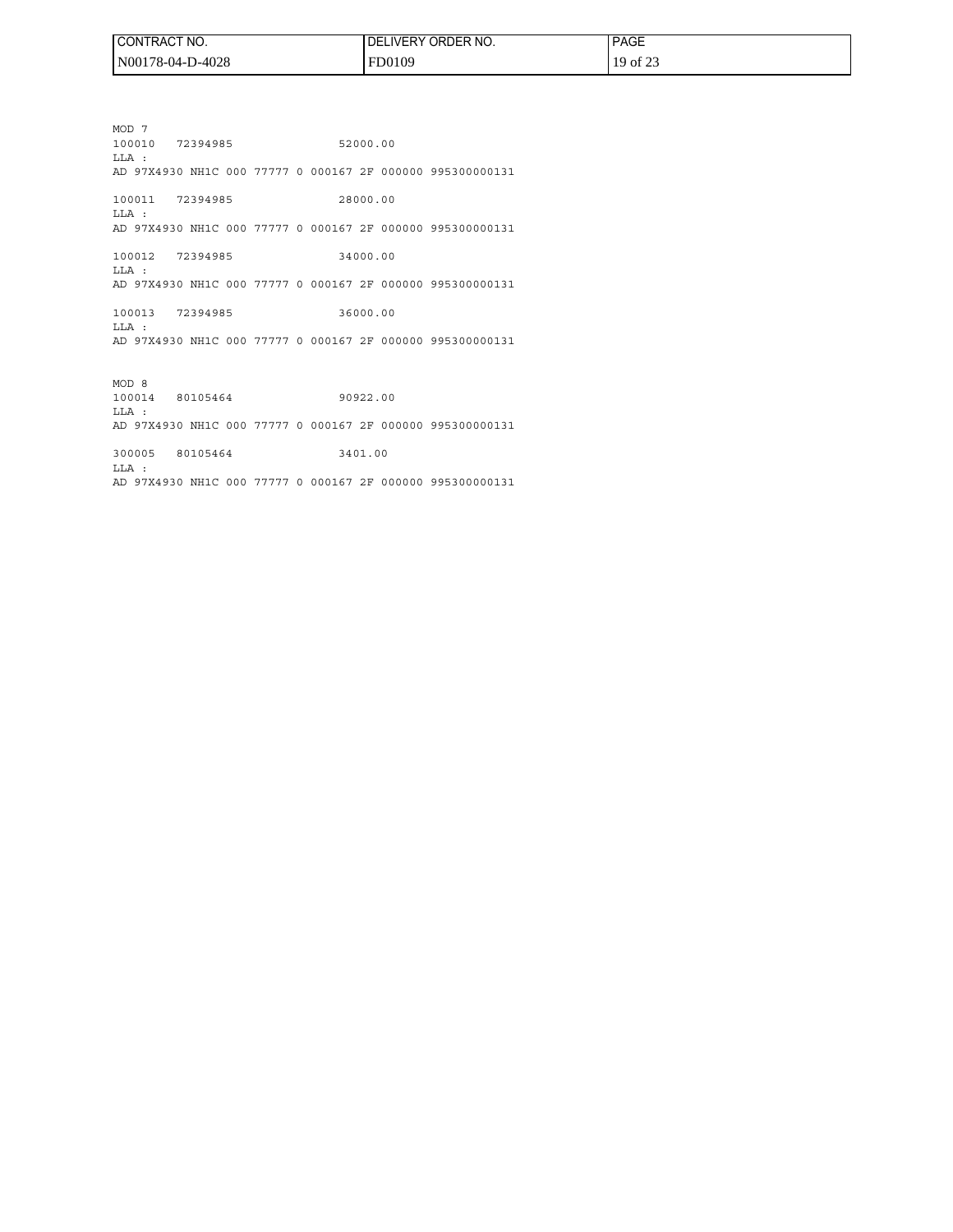| ' CONTRACT NO.   | ORDER NO.<br><b>LIVERY</b><br>DEL | <b>PAGE</b> |
|------------------|-----------------------------------|-------------|
| N00178-04-D-4028 | FD0109                            | 20 of 23    |

## **SECTION H SPECIAL CONTRACT REQUIREMENTS**

CAR-H07 Prospective Fee Amount Reduction Incentive Plan (APR 2004) (NSWCCD)

(a) Introduction: The Government, on an annual basis, will evaluate the contractor's overall performance on this task order during the previous twelve months to determine if the fee amount should be reduced due to "Unsatisfactory" performance. The first evaluation will cover the period ending twelve months after the effective date of the task order with successive evaluations being performed for each twelve-month period thereafter, including any options if exercised, until the contractor completes performance under the task order. Based on the evaluation results, the Procuring Contracting Officer (PCO) will assign an overall performance rating in accordance with paragraph (b) of this provision. If the PCO assigns an "Unsatisfactory" performance rating, the PCO will take unilateral action to provide for a fee reduction of 1% covering the performance period evaluated. This incentive plan provides the basis for evaluation of the contractor's performance and for determining if the fee amount should be reduced due to "Unsatisfactory" performance.

(b) Performance Ratings: The Government will evaluate the contractor's overall performance on this task order, and the PCO will assign one of the following ratings:

(1) Excellent

(2) Very Good

(3) Satisfactory

(4) Unsatisfactory

The standards associated with these ratings are given in the following Table 1.

Table 1: Overall Performance Ratings:

Excellent Excellent rating for all performance evaluation criteria.

Very Good A combination of "Excellent" and "Satisfactory" ratings determined by the PCO to exceed satisfactory overall.

Satisfactory A minimum of "Satisfactory" ratings for all performance evaluation criteria.

Unsatisfactory A rating of "Unsatisfactory" for one or more performance evaluation criteria.

(c) Incentive Objectives. The purpose of including a prospective fee amount reduction incentive in this task order is to ensure that the Government receives at least "Satisfactory" overall performance.

(d) Performance Evaluation Criteria. The contractor's overall performance will be evaluated based on the requirements contained in the Statement of Work, and identified in the Performance Based Evaluation Criteria and Standards Table (Section J attachment).

(e) Organization. The performance evaluation organization consists of the Procuring Contracting Officer (PCO), who will serve as the Incentive Determining Official, and the Task Order Manager (ToM). They will obtain input from the other Government customers associated with that order.

(1) Procuring Contracting Officer (PCO): The PCO is responsible for properly administering the performance evaluation process and maintaining the official performance evaluation file and as PCO is responsible for making incentive determinations.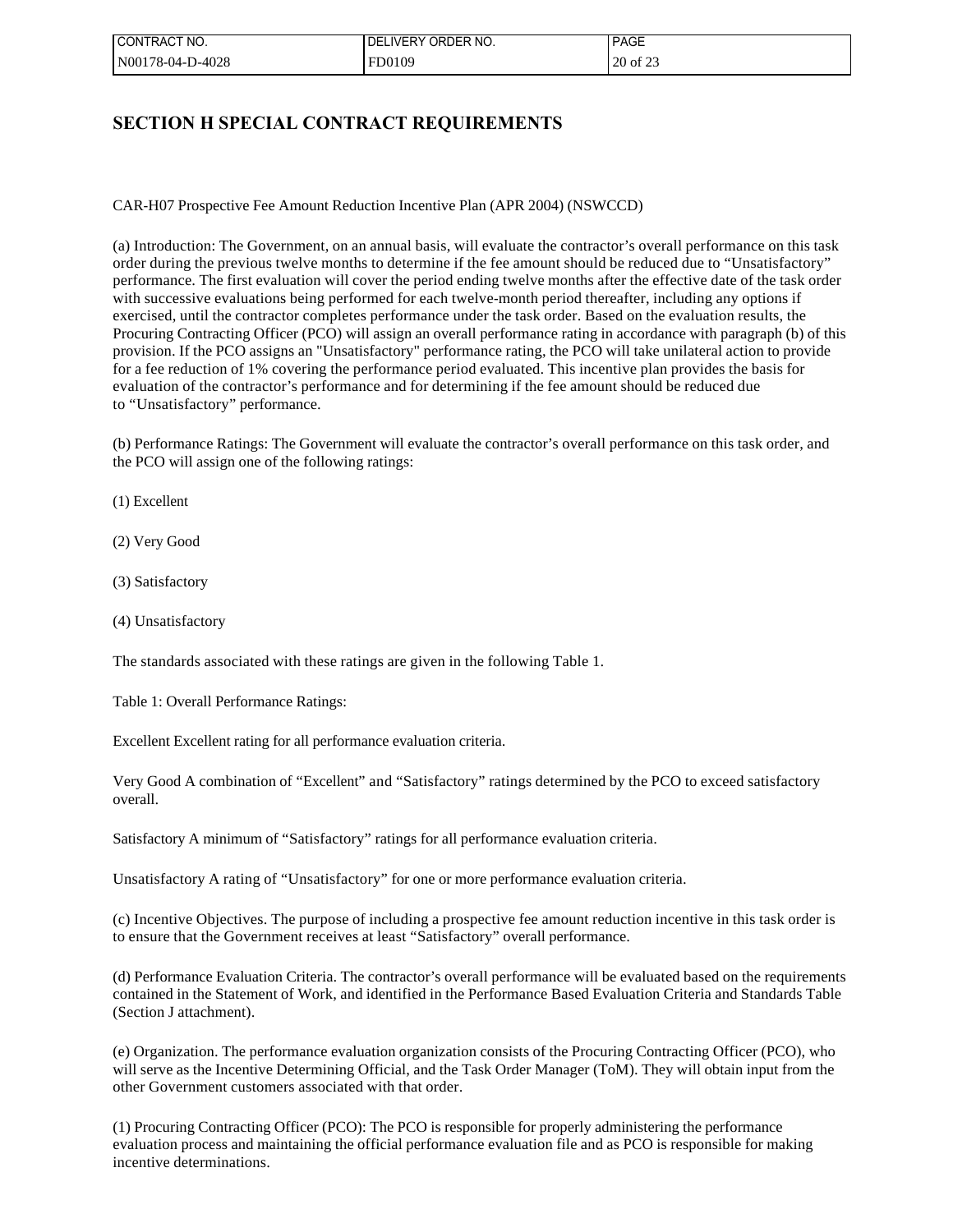| I CONTRACT NO.   | ' IVERY ORDER NO.<br>DEL | <b>PAGE</b>             |
|------------------|--------------------------|-------------------------|
| N00178-04-D-4028 | FD0109                   | $\sim$ 0.00<br>of $2$ : |

(2) ToM: The ToM maintains the written records of the contractor's performance so that a fair and accurate evaluation is obtained. The ToM coordinates and compiles the evaluation reports from the other Government customers associated with that order.

(f) Evaluation Schedule. Each performance evaluation period will be 12 months in length. Following each evaluation period, the PCO (or Contract Negotiator if so designated by the PCO) and the ToM will hold a meeting with the contractor's Senior Technical Representative to review performance under the task order, including overall trends, specific problem areas, if any, and their resolution. Other Government and contractor personnel may also participate as deemed appropriate.

(g) Contractor's Self-Evaluation. The contractor may submit a self-evaluation for consideration during the evaluation process. To be considered, the report must be submitted to the PCO no later than the end of the eleventh month of the evaluation period. The report must include an overall performance rating for the task order covering the evaluation period and may include whatever information the contractor deems relevant to support that rating. The report shall not exceed two (2) pages in length.

(h) Incentive Determination. The PCO will make an incentive determination for the task order at the end of each evaluation period. The determination will be based upon the Task Order Manager's recommendation, the Contractor's Self-Evaluation and any other information deemed relevant by the PCO. The PCO's decision is unilateral and final. The determination will be documented and a copy provided to the contractor.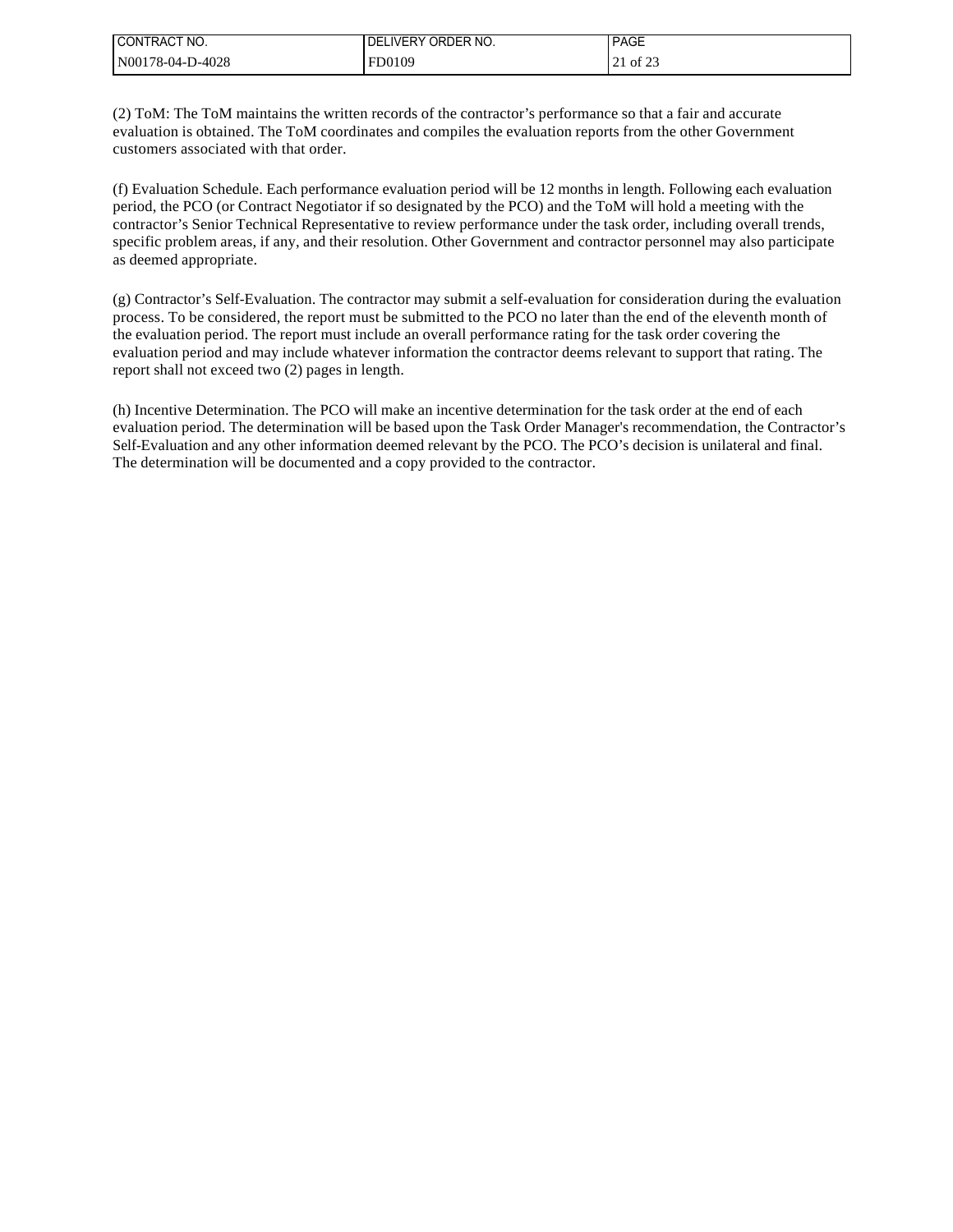| ! CONTRACT NO.   | <b>UVERY ORDER NO.</b><br>DEL | <b>PAGE</b> |
|------------------|-------------------------------|-------------|
| N00178-04-D-4028 | FD0109                        | 22 of 23    |

### **SECTION I CONTRACT CLAUSES**

Section I clauses in accordance with IDIQ contract.

### 252.204-7000 DISCLOSURE OF INFORMATION (DEC 1991)

(a) The Contractor shall not release to anyone outside the Contractor's organization any unclassified information, regardless of medium (e.g., film, tape, document), pertaining to any part of this contract or any program related to this contract, unless—

(1) The Contracting Officer has given prior written approval; or

(2) The information is otherwise in the public domain before the date of release.

(b) Requests for approval shall identify the specific information to be released, the medium to be used, and the purpose for the release. The Contractor shall submit its request to the Contracting Officer at least 45 days before the proposed date for release.

(c) The Contractor agrees to include a similar requirement in each subcontract under this contract. Subcontractors shall submit requests for authorization to release through the prime contractor to the Contracting Officer.

### NAVSEA 5252.242-9115 TECHNICAL INSTRUCTIONS (APR 1999)

(a) Performance of the work hereunder may be subject to written technical instructions signed by the Contracting Officer's Representative specified in Section G of this contract. As used herein, technical instructions are defined to include the following:

(1) Directions to the Contractor which suggest pursuit of certain lines of inquiry, shift work emphasis, fill in details or otherwise serve to accomplish the contractual statement of work.

(2) Guidelines to the Contractor which assist in the interpretation of drawings, specifications or technical portions of work description.

(b) Technical instructions must be within the general scope of work stated in the contract. Technical instructions may not be used to: (1) assign additional work under the contract; (2) direct a change as defined in the "CHANGES" clause of this contract; (3) increase or decrease the contract price or estimated contract amount (including fee), as applicable, the level of effort, or the time required for contract performance; or (4) change any of the terms, conditions or specifications of the contract.

(c) If, in the opinion of the Contractor, any technical instruction calls for effort outside the scope of the contract or is inconsistent with this requirement, the Contractor shall notify the Contracting Officer in writing within ten (10) working days after the receipt of any such instruction. The Contractor shall not proceed with the work affected by the technical instruction unless and until the Contractor is notified by the Contracting Officer that the technical instruction is within the scope of this contract.

(d) Nothing in the foregoing paragraph shall be construed to excuse the Contractor from performing that portion of the contractual work statement which is not affected by the disputed technical instruction.